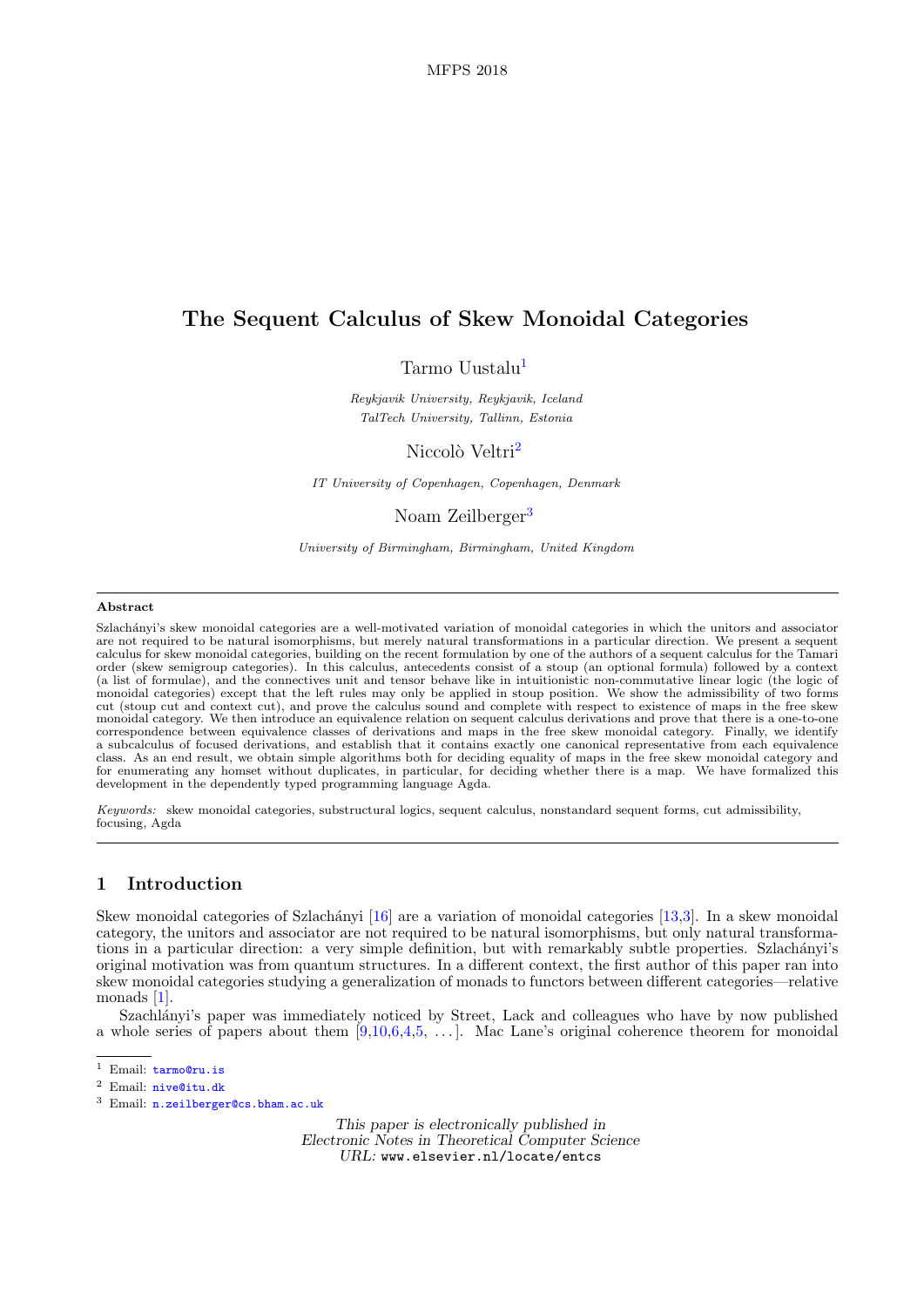categories is often summarized as "all diagrams commute", but this is no longer true in the skew monoidal case: it is not the case that there is at most one map between any two objects in the free skew monoidal category on a set of generators (not even for one generator); also, it is not so easy to give a simple necessary and sufficient condition for the existence of such a map. Curiously, there is at most one map between any two objects in the free skew semigroup category, so multiple maps originate from the presence of the unit. As a step towards the coherence problem, Uustalu [\[17\]](#page-17-9) showed that there is at most one map between an object and an object in normal form, and exactly one map between an object and that object's normal form. Lack and Street [\[10\]](#page-17-5) addressed the coherence problem by proving that there is a faithful, structure-preserving functor Fsk  $\rightarrow \Delta_1$  from the free skew monoidal category on one generating object to the strictly associative skewmonoidal category of finite non-empty ordinals and first-element-and-order-preserving functions. This analysis was further elaborated by Bourke and Lack  $[4]$  with a more explicit description of the morphisms of **Fsk**, although they still took as given the classical *Tamari order* [\[15\]](#page-17-10), that is, the partial order on fully-bracketed words induced by a non-invertible associative law (or what can be equivalently seen as the free skew semigroup category on one generator).

In this paper, we present a sequent calculus for skew monoidal categories, building on a recent prooftheoretic analysis of the Tamari order by the third author [\[18\]](#page-17-11). He observed that the Tamari order is precisely captured by a sequent calculus very similar to Lambek's original calculus [\[11\]](#page-17-12) for (what is nowadays referred to as) intuitionistic non-commutative linear logic, but with tensor as the only logical connective, and with the tensor left rule restricted to only apply to the first formula in the antecedent. The sequent calculus of [\[18\]](#page-17-11) admits a strong form of cut elimination known as focusing completeness (after Andreoli [\[2\]](#page-17-13)), with the consequence that valid entailments in the Tamari order are in one-to-one correspondence with focused sequent calculus derivations.

The situation becomes significantly more subtle with the addition of a unit. As we will explain, sequents now need to have an explicit "stoup", corresponding to a distinguished first position in the antecedent which can either be empty or contain a formula. In particular, the left rules for unit and tensor can only be applied to a formula inside the stoup. We will develop the metatheory of this sequent calculus, and see that the presence of the stoup is crucial for adequacy with respect to skew monoidal categories.

After establishing the admissibility of two cut rules (stoup cut and context cut), we prove that the sequent calculus is sound and complete with respect to the free skew monoidal category in the sense that morphisms can be mapped to derivations and vice versa. We then impose a certain notion of equivalence on sequent calculus derivations in order to prove that these two mappings are inverses of each other (i.e., that derivations in the sequent calculus and maps in the free skew monoidal category are in bijection). Finally, we identify the subcalculus of focused derivations, and show that every equivalence class of derivations contains exactly one focused derivation. This means that the focused sequent calculus characterizes the free skew monoidal category in a particularly appealing fashion. Moreover, as the focused representation of a derivation can be easily computed, we get a simple algorithm for deciding equality of morphisms in the free skew monoidal category: two morphisms are equal if and only if they correspond to the same focused derivation. Also, since focused derivations can be systematically searched for, we get an algorithm for enumerating (without duplications) any homset, in particular, for deciding whether a homset is inhabited.

Bourke and Lack [\[5\]](#page-17-8) have recently related skew monoidal categories to what they call *skew multicategories*, establishing a correspondence between skew monoidal categories and left representable skew multicategories. Their work is closely related to ours: in sequent calculus terms, their "tight maps" (resp. "loose maps") correspond to derivations of sequents where the stoup is non-empty (resp. empty), while their notion of "left" representability (which weakens the more standard notion of representability for multicategories [\[12,](#page-17-14) Ch. 3]) is precisely analogous to the stoup restriction on left rules. We intend to elaborate on this connection in a future paper.

This paper is organized as follows. In Section [2,](#page-2-0) we introduce skew monoidal categories and the free skew monoidal category as a deductive calculus. In Section [3,](#page-3-0) we introduce our sequent calculus, show that it admits the appropriate cut rules and satisfies a number of equations reminiscent of the equations of a multicategory. In Section [4,](#page-9-0) we present our soundness and completeness proofs of the sequent calculus wrt. the categorical calculus, introduce our notion of equality of derivations for the sequent calculus and prove that the derivations in the two calculi are in a bijection. We develop focusing in Section [5.](#page-15-0) In Section  $6$ , we conclude and outline some avenues of future work.

We have fully formalized the development of Sections [2-](#page-2-0)[5](#page-15-0) in the dependently typed programming language Agda.

Our Agda formalization is available at <http://cs.ioc.ee/~niccolo/skewmonseqcalc/>. The formalization uses Agda 2.5.3 and Agda standard library 0.14.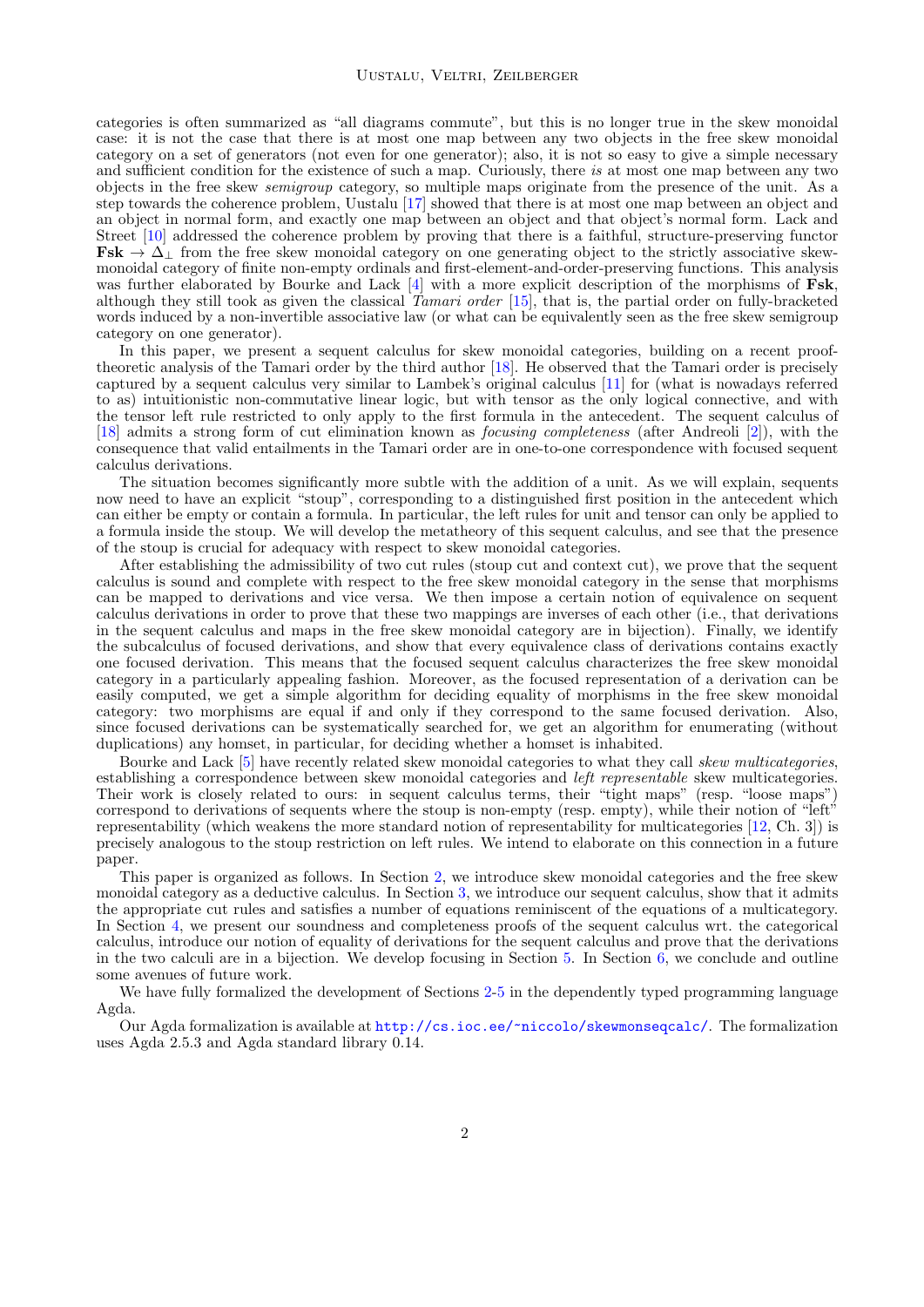#### <span id="page-2-0"></span>2 Skew monoidal categories

A skew monoidal category [\[16\]](#page-17-0) is a category C together with a distinguished object I, a functor  $\otimes : \mathcal{C} \times \mathcal{C} \to \mathcal{C}$ and three natural transformations

$$
\lambda_A: \mathsf{I} \otimes A \to A \qquad \rho_A: A \to A \otimes \mathsf{I} \qquad \alpha_{A,B,C}: (A \otimes B) \otimes C \to A \otimes (B \otimes C)
$$

satisfying the laws

(a) 181 (b) 
$$
(A \otimes I) \otimes B \xrightarrow{\alpha_{A,I,B}} A \otimes (I \otimes B)
$$
  
\n $\begin{array}{c}\n\begin{array}{c}\n\beta \uparrow \lambda_1 \\
\downarrow \\
\downarrow \\
\end{array} \\
\downarrow\n\end{array}$ \n(b)  $(A \otimes I) \otimes B \xrightarrow{\alpha_{A,I,B}} A \otimes (I \otimes B)$   
\n $\begin{array}{c}\nA \otimes B \downarrow \\
\downarrow A \otimes A \otimes B\n\end{array}$ \n(c)  $(I \otimes A) \otimes B \xrightarrow{\alpha_{I,A,B}} I \otimes (A \otimes B)$  (d)  $(A \otimes B) \otimes I \xrightarrow{\alpha_{A,B,I}} A \otimes (B \otimes I)$   
\n $\begin{array}{c}\n\lambda_A \otimes B \\
\downarrow A \otimes B\n\end{array}$ \n(d)  $(A \otimes B) \otimes I \xrightarrow{\alpha_{A,B,I}} A \otimes (B \otimes I)$   
\n $\begin{array}{c}\nA \otimes B \uparrow \\
\downarrow A \otimes B\n\end{array}$ \n(e)  $(A \otimes (B \otimes C)) \otimes D \xrightarrow{\alpha_{A,B,C,D}} A \otimes ((B \otimes C) \otimes D)$   
\n $\begin{array}{c}\n\lambda_{A,B,C} \otimes D \uparrow \\
\downarrow A \otimes \alpha_{B,C,D}\n\end{array}$ \n $(A \otimes B) \otimes C) \otimes D \xrightarrow{\alpha_{A,B,C,D}} (A \otimes B) \otimes (C \otimes D) \xrightarrow{\alpha_{A,B,C} \otimes P} A \otimes (B \otimes (C \otimes D))$ 

Notice that  $(a)$ –(e) are directed versions of the original Mac Lane axioms [\[13\]](#page-17-1). Later, Kelly [\[8\]](#page-17-15) observed that, when  $\lambda$ ,  $\rho$  and  $\alpha$  are natural isomorphisms, laws (a), (c), and (d) can be derived from (b) and (e). For skew monoidal categories, this is not the case.

Skew monoidal categories arise more often that one would perhaps first think, see [\[16](#page-17-0)[,9,](#page-17-4)[6,](#page-17-6)[17\]](#page-17-9). The following are some examples from [\[17\]](#page-17-9).

Example 2.1 A simple example of a skew monoidal category results from skewing a numerical addition monoid.

View the partial order  $(N, \leq)$  of natural numbers as a thin category. Fix some natural number n and define  $I = n$  and  $x \otimes y = (x - n) + y$  where  $-$  is "truncating subtraction". We have  $\lambda_x : (n - n) + x = 0 + x = x$ ,  $\rho_x: x \le x \text{ max } n = (x - n) + n, \ \alpha_{x,y,z} : (((x - n) + y) - n) + z \le (x - n) + (y - n) + z$  (by a small case analysis).

Example 2.2 The category Ptd of pointed sets and point-preserving functions has the following skew monoidal structure.

Take  $I = (1, *)$  and  $(X, p) \otimes (Y, q) = (X + Y, \text{inl } p)$  (notice the "skew" in choosing the point). We define  $\lambda_X : (1,*) \otimes (X,p) = (1+X,\text{inl*}) \rightarrow (X,p)$  by  $\lambda_X$  (inl \*) = p,  $\lambda_X$  (inr x) = x (this is not injective). We let  $\rho_X : (X,p) \to (X+1, \text{inl } p) = (X,p) \otimes (1,*)$  by  $\rho_X x = \text{inl } x$  (this is not surjective). Finally we let  $\alpha_{X,Y,Z} : ((X,p) \otimes (Y,q)) \otimes (Z,r) = ((X+Y)+Z, \mathsf{inl} \; (\mathsf{inl} \; p)) \to (X+(Y+Z), \mathsf{inl} \; p) = (X,p) \otimes ((Y,q) \otimes (Z,r))$ be the obvious isomorphism.

(We note that Ptd has coproducts too:  $(X, p) + (Y, q) = ((X + Y)/\sim, \text{[inl } p])$  where  $\sim$  is the equivalence relation on  $X + Y$  induced by inl  $p \sim \text{inr } q$ .)

**Example 2.3** Suppose given a monoidal category  $(C, I, \otimes)$  together with a lax monoidal comonad  $(D, e, m)$  on C. The category C has a skew monoidal structure with  $I^D = I$ ,  $A \otimes^D B = A \otimes D B$ . The unitors and associator are the following:

$$
\lambda_A^D = \mathsf{I} \otimes D \, A \xrightarrow{\mathsf{I} \otimes \varepsilon_A} \mathsf{I} \otimes A \xrightarrow{\lambda_A} A
$$

$$
\rho_A^D = A \xrightarrow{\rho_A} A \otimes I \xrightarrow{A \otimes e} A \otimes D I
$$

 $\alpha^D_{A,B,C} = \ (A \otimes D \, B) \otimes D \, C^{\scriptsize{{\scriptsize{{\large{\scriptsize{\begin{aligned}\Delta\otimes D \otimes \delta}}}}}}(A \otimes D \, B) \otimes D \, (D \, \tilde{C})^{\scriptsize{{\scriptsize{{\stackrel{\Delta B, D (D C) } \wedge \Delta B \otimes D}}}}(D \, B \otimes D \, (D \, C))^{\scriptsize{{\stackrel{\Delta \otimes m_{B, D C} \wedge \Delta B \otimes D}}}}(A \otimes D \, (B \otimes D \, C))^{\scriptsize{{\scriptsize{{\stackrel{\Delta B, D (D C) } \wedge \Delta B \otimes D}}}}($ 

A similar skew monoidal category is also obtained from any oplax monoidal monad.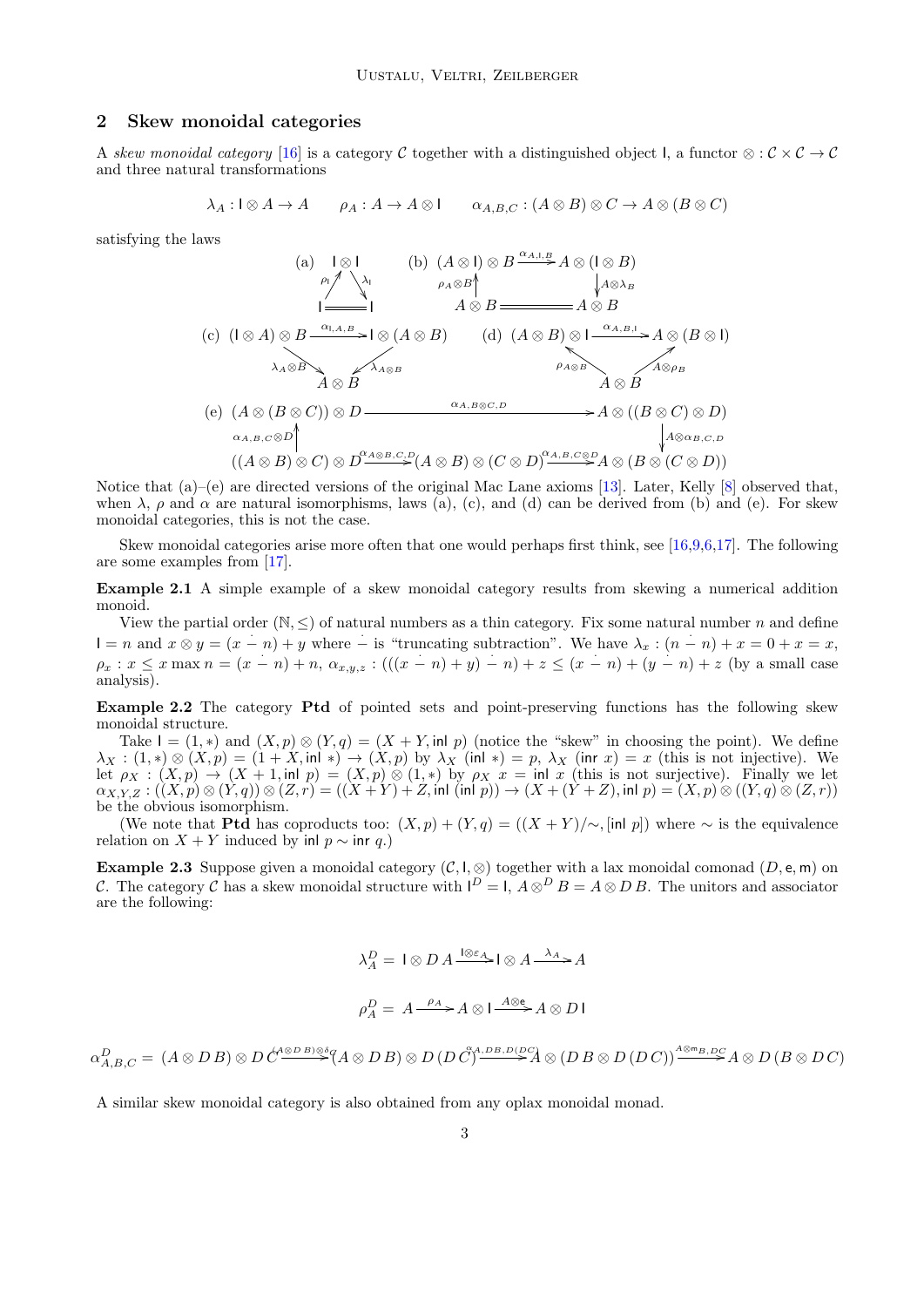**Example 2.4** Consider two categories  $\mathcal{J}$  and  $\mathcal{C}$  with a functor  $J : \mathcal{J} \to \mathcal{C}$ , and assume that the left Kan extension  $\text{Lan}_J F : \mathcal{C} \to \mathcal{C}$  exists for every  $F : \mathcal{J} \to \mathcal{C}$ . Then the functor category  $[\mathcal{J}, \mathcal{C}]$  has a skew monoidal structure given by  $I = J$ ,  $F \otimes G = \text{Lan}_J F \circ G$ . The unitors and associator are the canonical natural transformations  $\lambda_F : \text{Lan}_J \dot{J} \circ F \to F$ ,  $\rho_F : F \to \text{Lan}_J F \circ J$ ,  $\alpha_{F,G,H} : \text{Lan}_J (\text{Lan}_J F \circ G) \circ H \to \text{Lan}_J F \circ \text{Lan}_J G \circ H$ . This category becomes properly monoidal under certain conditions on J:  $\rho$  is an isomorphism if J is fully-faithful, and  $\lambda$  is an isomorphism if J is dense. (This is the example from our relative monads work [\[1\]](#page-17-3). Relative monads on J are skew monoids in the skew monoidal category  $[\mathcal{J}, \mathcal{C}]$ .)

As our aim is to analyze the relationship of skew monoidal categories to a sequent calculus with the methods of structural proof theory, we will find it convenient to have an explicit description of the free skew monoidal category Fsk(At) over a set At (whose elements we view as propositional letters, also called atoms) as a deductive calculus.

The objects are given by the set  $Fma$  (of formulae). A formula is either an element X of At (an atomic formula); I; or  $A \otimes \overline{B}$  where A, B are formulae.

The maps between two objects A and B are derivations of singleton-antecedent, singleton-succedent sequents  $A \Rightarrow B$  constructed with the following inference rules

$$
\frac{A \Rightarrow A}{A \Rightarrow A} \text{ id} \qquad \frac{A \Rightarrow B \quad B \Rightarrow C}{A \Rightarrow C} \text{ comp} \qquad \frac{A \Rightarrow C \quad B \Rightarrow D}{A \otimes B \Rightarrow C \otimes D} \otimes
$$
  

$$
\overline{I \otimes A \Rightarrow A} \quad \lambda \qquad \overline{A \Rightarrow A \otimes I} \quad \rho \qquad \overline{(A \otimes B) \otimes C \Rightarrow A \otimes (B \otimes C)} \quad \alpha
$$

identified up to the least congruence  $\dot{=}$  given by the equations on Figure [1.](#page-4-0) In addition to the laws (a)–(e) above, these equations state that id and comp satisfy the laws of a category, that  $\otimes$  is functorial, and that  $\lambda$ ,  $ρ$  and  $α$  are natural transformations. In the term notation for derivations, we write  $q ∘ f$  for comp  $fq$  to agree with the standard categorical notation.

A necessary condition for the existence of a map  $A \Rightarrow B$  is that A and B have the same underlying frontier of atoms (where the frontier  $\partial A$  of a formula A is defined by  $\partial X = X$ ;  $\partial I = ( \cdot )$ ;  $\partial (A \otimes B) = \partial A, \partial B$ ). However, this is not sufficient. For example, there are no maps  $X \to \mathbb{I} \otimes X$ ,  $X \otimes \mathbb{I} \to X$  or  $X \otimes (Y \otimes Z) \to (X \otimes Y) \otimes Z$ (typing the inverses of the unitors and the associator in the monoidal case). Moreover, it is possible to have more than one map with the same domain and codomain. The prototypical examples are  $\rho_1 \circ \lambda_1 \neq id_{\vert \otimes \vert} : \vert \otimes \vert \Rightarrow \vert \otimes \vert$ , id( $X \otimes$ i)⊗Y  $\neq$  ( $\rho_X \otimes \lambda_Y$ ) ∘  $\alpha_{X,\vert, Y}$  and id $_{X \otimes (\vert \otimes Y)} \neq \alpha_{X,\vert, Y} \circ (\rho_X \otimes \lambda_Y)$  (equal in the monoidal case as variations of equations (a), (b)).

#### <span id="page-3-0"></span>3 Sequent Calculus

We now introduce a sequent calculus for skew monoidal categories inspired by the sequent calculus for the Tamari order [\[18\]](#page-17-11).

Sequents are of the form  $S \mid \Gamma \vdash A$ , where the succedent A is a single formula and the antecedent is a pair of a stoup S and a context Γ. A stoup S is either nothing (written –) or a single formula, while a context Γ is a (possibly empty) list of formulae.

Derivations are constructed with the following inference rules:

$$
\begin{array}{ccc}\n\overline{A \mid H} & \text{ax} & \text{A} \mid \Gamma \vdash C \\
\hline\n- |I \rceil \vdash C & \text{L} & & \\
\hline\n\overline{I \mid \Gamma \vdash C} & \text{L} & & \\
\hline\n\overline{A \otimes B \mid \Gamma \vdash C} & \otimes L & & \text{S} \mid \Gamma \vdash A & - | \Delta \vdash B \\
\hline\n\end{array}
$$
\n
$$
\begin{array}{ccc}\nA \mid B, \Gamma \vdash C & \otimes L & & \text{S} \mid \Gamma \vdash A & - | \Delta \vdash B \\
\hline\n\overline{S} \mid \Gamma, \Delta \vdash A \otimes B & & \text{S} \n\end{array}
$$

(shift stands for 'passivate'.) There are no primitive cut rules in this calculus, but we will shortly see that two cut rules are admissible. (In Section [5,](#page-15-0) we will describe a further restriction to focused derivations.)

Although these rules look very similar to the rules of the I,  $\otimes$  fragment of intuitionistic non-commutative linear logic (the sequent calculus of monoidal categories)—in particular, there is no left exchange rule, weakening or contraction—, there are two crucial differences. First, the left logical rules are restricted to apply only at the leftmost end of the antecedent, to the formula within the stoup. This restriction was present in the sequent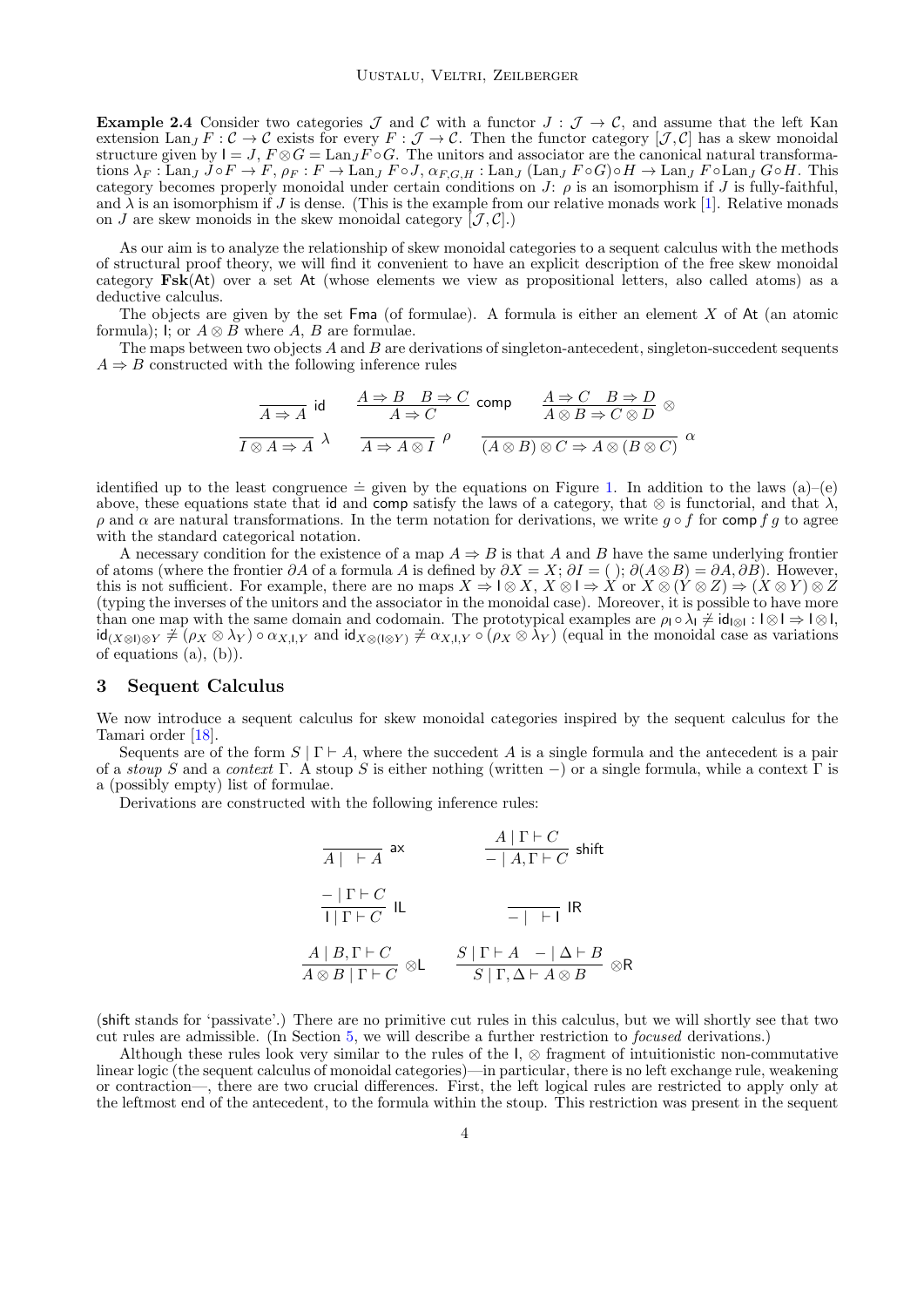

Fig. 1. Skew monoidal category equations

Fig. 1. Skew monoidal category equations

#### <span id="page-4-0"></span>Uustalu, Veltri, Zeilberger

5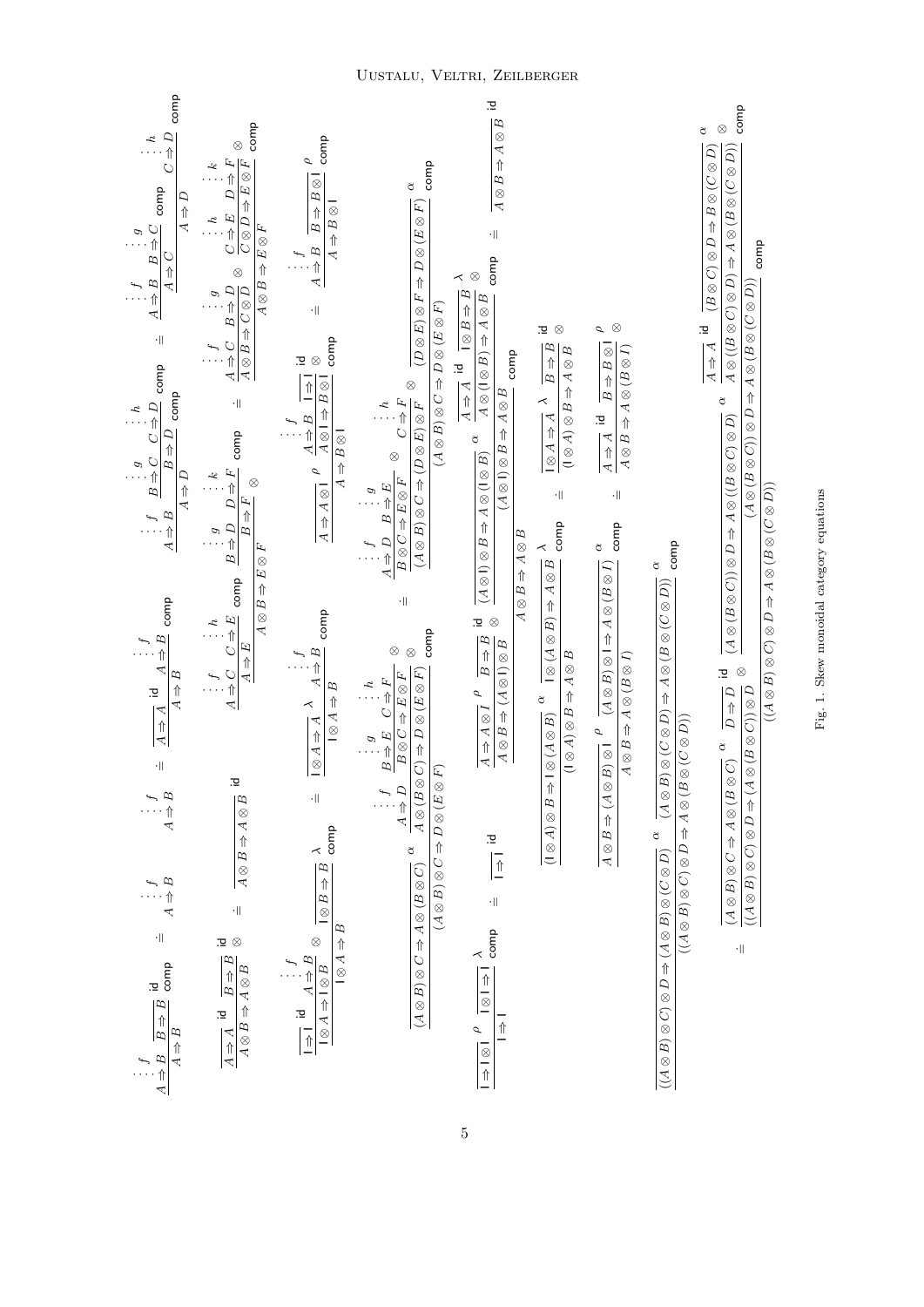calculus for the Tamari order [\[18\]](#page-17-11). Second, and this is a new aspect, the stoup is allowed to be empty, permitting a distinction between antecedents of the form  $A \mid \Gamma$  (with A inside the stoup) and antecedents of the form  $-$  | A, Γ (with A outside the stoup). These ingredients are crucial for obtaining the correspondence with skew monoidal categories.

Let us demonstrate these restrictions in action on a few examples. We will state the exact relationship of skew monoidal categories and our sequent calculus later, but one of the results will be that there is a map  $A \Rightarrow B$  in the free skew monoidal category iff the sequent  $A \mid \vdash B$  is derivable (see Theorems [4.4](#page-11-0) and [4.5\)](#page-11-1).

In the sequent calculus of monoidal categories, one can build the derivation

$$
\frac{\dfrac{\overline{X} + \overline{X}^{-\text{ax}} - \overline{Y} + \overline{Y}^{-\text{ax}}}{X, Y \vdash X \otimes Y} \otimes R}{\dfrac{\overline{X}, Y, Z \vdash (X \otimes Y) \otimes Z}{X, Y \otimes Z \vdash (X \otimes Y) \otimes Z} \otimes L}{\dfrac{\overline{X}, Y \otimes Z \vdash (X \otimes Y) \otimes Z}{X \otimes (Y \otimes Z) \vdash (X \otimes Y) \otimes Z} \otimes L}
$$

corresponding to  $\alpha^{-1}_{X,Y,Z}: X \otimes (Y \otimes Z) \Rightarrow (X \otimes Y) \otimes Z$ . Notice that the second application of the  $\otimes \mathsf{L}$  rule (counting from the bottom) is to the formula second from the left in the antecedent. In the skew monoidal calculus, the corresponding sequent has no derivation; attempts to build one fail:

$$
\frac{X \mid Y \otimes Z \vdash X \otimes Y \quad - \mid \quad \vdash Z}{X \mid Y \otimes Z \vdash (X \otimes Y) \otimes Z} \otimes R \qquad \frac{X \mid \quad \vdash X \otimes Y \quad - \mid Y \otimes Z \vdash Z}{X \mid Y \otimes Z \vdash (X \otimes Y) \otimes Z} \otimes R \qquad \frac{X \mid \quad \vdash X \otimes Y \quad - \mid Y \otimes Z \vdash Z}{X \mid Y \otimes Z \vdash (X \otimes Y) \otimes Z} \otimes R
$$

(Thanks to cut-freeness, the sequent calculus admits a root-first proof search strategy deciding derivability. We will say more about this in Section [5.](#page-15-0))

In the same vein, one can build a derivation of  $X \otimes I \vdash X$  in the sequent calculus of monoidal categories (corresponding to  $\rho_X^{-1}: X \otimes I \Rightarrow X$ ), but this relies on applicability of IL to the second formula in an antecedent, and there is no derivation of  $X \otimes \mathsf{I}$  |  $\vdash X$  in the skew monoidal sequent calculus.

Finally, corresponding to  $\lambda_X^{-1}$ :  $X \Rightarrow \mathsf{l} \otimes X$ , one has the following derivation in the sequent calculus of monoidal categories:

$$
\frac{\overline{+1} \, \text{IR} \, \overline{X+X}}{X \vdash 1 \otimes X} \, \overset{\text{ax}}{\otimes} R
$$

But there is no such derivation in the skew monoidal sequent calculus:

$$
\frac{X \mid \text{ } \vdash 1 \text{ } \mid \text{ } \mid} \text{ } \mid Y}{X \mid \text{ } \mid \text{ } \mid \text{ } \otimes X} \text{ } \otimes R
$$

This time the reason is that, while the context can be split freely in an  $\otimes$ R inference, the stoup formula must go to the first premise.

At the same time, derivations corresponding to  $\lambda_X$ ,  $\rho_X$ ,  $\alpha_{X,Y,X}$  can be smoothly constructed in our calculus despite the restrictions. They are needed and appear in the proof of Theorem [4.5](#page-11-1) below.

As a more involved example, here is a derivation corresponding to the (incidentally) unique map ( $X \otimes (I \otimes$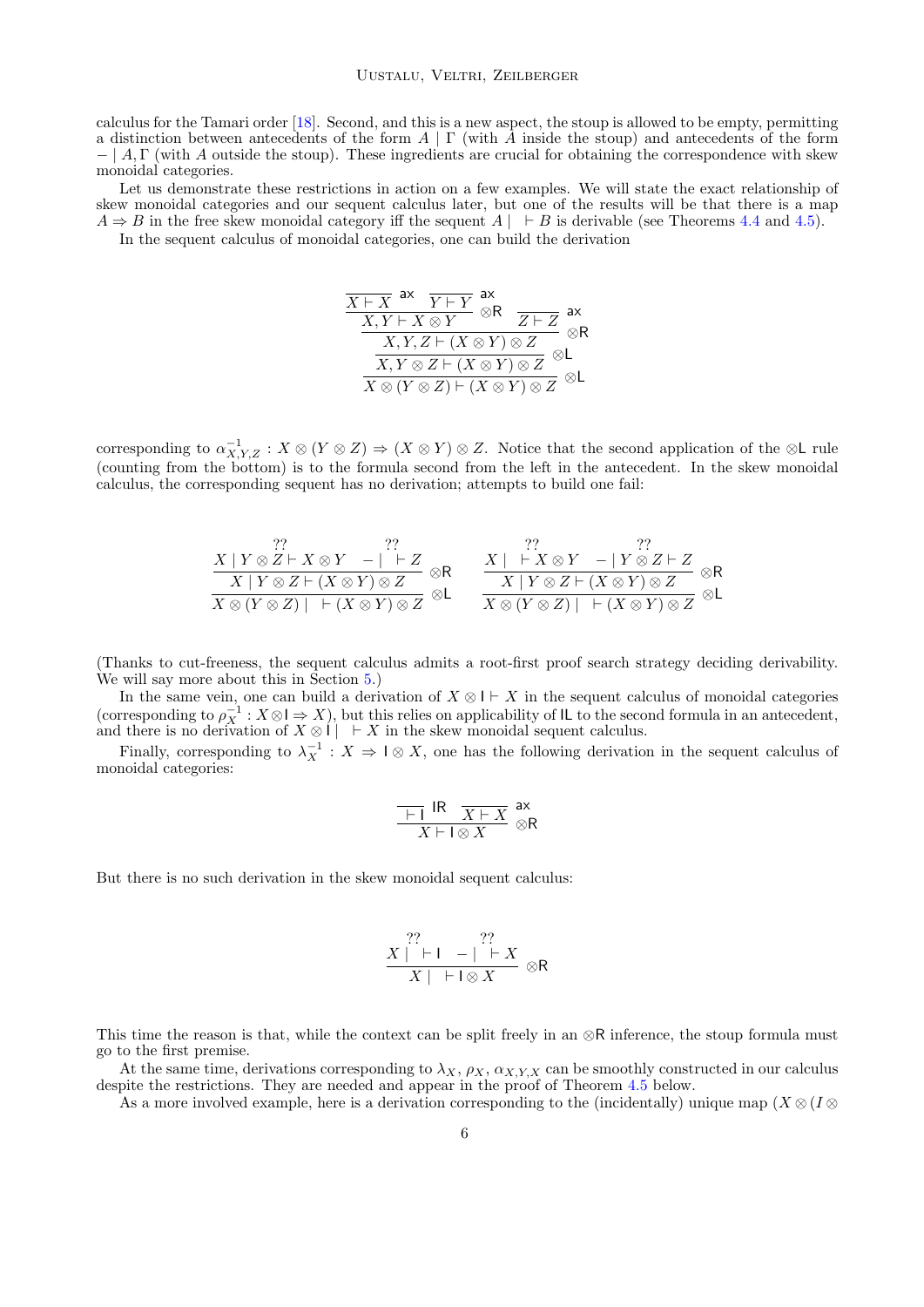$(Y)$ ) ⊗  $Z \Rightarrow (X \otimes I) \otimes (Y \otimes Z)$  in the free skew monoidal category:

X | ` X ax − | ` <sup>I</sup> IR X | ` X ⊗ I ⊗R Y | ` Y ax − | Y ` Y shift Z | ` Z ax − | Z ` Z shift − | Y, Z ` Y ⊗ Z ⊗R I | Y, Z ` Y ⊗ Z IL I ⊗ Y | Z ` Y ⊗ Z ⊗L − | I ⊗ Y, Z ` Y ⊗ Z shift X | I ⊗ Y, Z ` (X ⊗ I) ⊗ (Y ⊗ Z) ⊗R X ⊗ (I ⊗ Y ) | Z ` (X ⊗ I) ⊗ (Y ⊗ Z) ⊗L (X ⊗ (I ⊗ Y )) ⊗ Z | ` (X ⊗ I) ⊗ (Y ⊗ Z) ⊗L

The reader is invited to check that, in contrast, there is no derivation of the converse sequent, although the sequent  $(X \otimes I) \otimes (Y \otimes Z) \vdash (X \otimes (I \otimes Y)) \otimes Z$  is derivable in the sequent calculus of monoidal categories.

We now proceed to some proof-theoretic results. We begin with the simple observation that the left logical rules IL and ⊗L are invertible.

Lemma 3.1 (Invertibility of  $\mathsf{IL}$  and  $\otimes \mathsf{L}$ ) The following rules are admissible.

$$
\frac{1|\Gamma \vdash C}{-|\Gamma \vdash C} \mathsf{IL}^{-1} \qquad \frac{A \otimes B|\Gamma \vdash C}{A|B,\Gamma \vdash C} \otimes \mathsf{L}^{-1}
$$

<span id="page-6-0"></span>Lemma 3.2 The following equations hold:

$$
\frac{\begin{array}{rcl}\n & \vdots & f \\
-\vert \Gamma \vdash C & \vert \\
\hline\nI \vert \Gamma \vdash C & \vert\n\end{array} = \begin{array}{rcl}\n & \vdots & f \\
\hline\nI & \vert \Gamma \vdash C & \vert\n\end{array} \qquad \qquad \frac{A \vert B, \Gamma \vdash C}{A \otimes B \vert \Gamma \vdash C} \otimes L = \begin{array}{rcl}\n & \vdots & f \\
A \vert B, \Gamma \vdash C & \vert\n\end{array} = \begin{array}{rcl}\n & \vdots & f \\
A \vert B, \Gamma \vdash C & \vert\n\end{array}
$$

In contrast, the left structural rule shift is not invertible. For example, although there is no derivation of  $X \mid \vdash \mathsf{I} \otimes X$  (as we saw above), there is a derivation of  $- | X \vdash \mathsf{I} \otimes X$ :

$$
\frac{\frac{\overline{X} + \overline{X}}{-1 + \overline{X}} \text{ shift}}{\frac{-1 \times \overline{X} + \overline{X}}{-1 \times \overline{X}} \text{ shift}} \approx R
$$

Likewise, ⊗R is non-invertible, even when there is only one way to split the context because it is empty. For example, the sequent  $X \otimes Y$  |  $\vdash X \otimes Y$  is an instance of ax, but  $X \otimes Y$  |  $\vdash X$  and  $-$  |  $\vdash Y$  are both non-derivable.

The sequent calculus admits two different cut rules, one for substitution into the stoup, one for substitution into the context.

Proposition 3.3 (Admissibility of cuts) The following rules are admissible.

$$
\frac{S|\Gamma \vdash A \quad A|\Delta \vdash C}{S|\Gamma,\Delta \vdash C}
$$
scut\n
$$
\frac{-|\Gamma \vdash A \quad S|\Delta_0, A, \Delta_1 \vdash C}{S|\Delta_0, \Gamma, \Delta_1 \vdash C}
$$
ccut

**Proof.** The two cut rules are defined by mutual induction on the cut formula A, with each rule requiring a separate induction on derivations.

We start with the definition of scut. Let  $f : S | \Gamma \vdash A$  and  $g : A | \Delta \vdash C$  be two derivations. The proof proceeds by induction on f.

• Case  $f =_{df} x$ . In particular,  $S = A$  and  $\Gamma$  is empty. We define: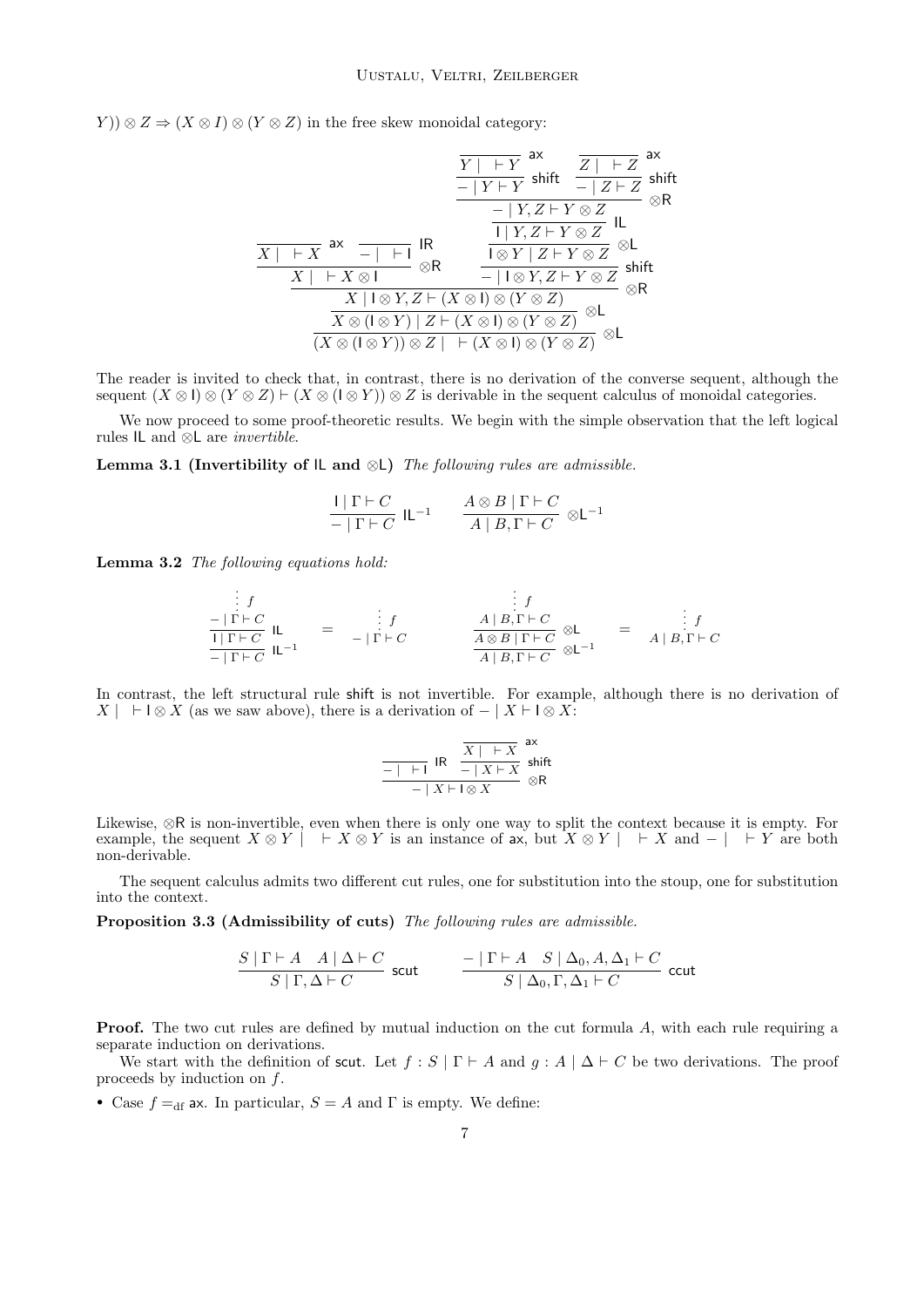A | ` A ax . . . . g A | ∆ ` C A | ∆ ` C scut =df . . . . g A | ∆ ` C

• Case  $f =_{df}$  shift f' for some  $f' : A' | \Gamma' \vdash A$ . In particular,  $S = -$  and  $\Gamma = A', \Gamma'$ . We define:

$$
\begin{array}{c}\n\vdots f' \\
A'|\Gamma' \vdash A \\
\hline\n- |A', \Gamma' \vdash A\n\end{array} \text{ shift } \begin{array}{c}\n\vdots g \\
A|\Delta \vdash C \\
\hline\n\end{array} \text{ scut} \qquad\n\begin{array}{c}\n\vdots f' \\
A'|\Gamma' \vdash A \quad A|\Delta \vdash C \\
\hline\nA'|\Gamma', \Delta \vdash C\n\end{array} \text{ scut} \text{ scut}\n\end{array}
$$

• Case  $f = df \mathsf{IL} f'$  for some  $f' : - | \Gamma \vdash A$ . In particular,  $S = I$ . We define:

$$
\begin{array}{c}\n\vdots f' \\
-\vert \Gamma \vdash A \\
\hline\n1 \vert \Gamma \vdash A\n\end{array} \begin{array}{c}\n\vdots g \\
\hline\n1 \vert \Gamma \vdash A\n\end{array} \begin{array}{c}\n\vdots f' \\
\hline\n\vdots g \\
\hline\n\end{array} = df \begin{array}{c}\n\vdots f' \\
-\vert \Gamma \vdash A \quad A \vert \Delta \vdash C \\
\hline\n- \vert \Gamma, \Delta \vdash C\n\end{array} \begin{array}{c}\n\vdots g \\
\hline\n\end{array} \begin{array}{c}\n\text{scut} \\
\hline\n\end{array}
$$

• Case  $f =_{df} \otimes L f'$  for some  $f' : B | D, \Gamma \vdash A$ . In particular,  $S = B \otimes D$ . We define:

$$
\begin{array}{c|c|c|c|c|c} & f' & \vdots & f' & \vdots & g \\ \hline B & D & \Gamma + A & \otimes \mathsf{L} & \mathsf{I} & \Delta + C & \mathsf{I} & \mathsf{I} & \mathsf{I} & \mathsf{I} & \mathsf{I} & \mathsf{I} & \mathsf{I} & \mathsf{I} \\ \hline B & \otimes D & \Gamma + A & A & \Delta + C & & \mathsf{S} & \mathsf{I} & \mathsf{I} & \mathsf{I} & \mathsf{I} & \mathsf{I} & \mathsf{I} & \mathsf{I} & \mathsf{I} & \mathsf{I} & \mathsf{I} & \mathsf{I} & \mathsf{I} & \mathsf{I} & \mathsf{I} & \mathsf{I} \\ \hline B & \otimes D & \Gamma + A & A & \Delta + C & & \mathsf{S} & \mathsf{I} & \mathsf{I} & \mathsf{I} & \mathsf{I} & \mathsf{I} & \mathsf{I} & \mathsf{I} & \mathsf{I} & \mathsf{I} & \mathsf{I} & \mathsf{I} & \mathsf{I} & \mathsf{I} & \mathsf{I} & \mathsf{I} & \mathsf{I} & \mathsf{I} & \mathsf{I} & \mathsf{I} & \mathsf{I} & \mathsf{I} & \mathsf{I} & \mathsf{I} & \mathsf{I} & \mathsf{I} & \mathsf{I} & \mathsf{I} & \mathsf{I} & \mathsf{I} & \mathsf{I} & \mathsf{I} & \mathsf{I} & \mathsf{I} & \mathsf{I} & \mathsf{I} & \mathsf{I} & \mathsf{I} & \mathsf{I} & \mathsf{I} & \mathsf{I} & \mathsf{I} & \mathsf{I} & \mathsf{I} & \mathsf{I} & \mathsf{I} & \mathsf{I} & \mathsf{I} & \mathsf{I} & \mathsf{I} & \mathsf{I} & \mathsf{I} & \mathsf{I} & \mathsf{I} & \mathsf{I} & \mathsf{I} & \mathsf{I} & \mathsf{I} & \mathsf{I} & \mathsf{I} & \mathsf{I} & \mathsf{I} & \mathsf{I} & \mathsf{I} & \mathsf{I} & \mathsf{I} & \mathsf{I} & \mathsf{I} & \math
$$

• Case  $f = df$  IR. In particular,  $S = -$ ,  $\Gamma$  is empty and  $A = I$ .

$$
\frac{\begin{array}{c}\n\vdots g \\
\hline\n-|H| & R \\
\hline\n-|A| & C\n\end{array}}{\begin{array}{c}\n\vdots g \\
\hline\n-|A| & C\n\end{array}} = df \quad \begin{array}{c}\n\vdots g \\
\hline\n\vdots g \\
\hline\n-\Delta| & C\n\end{array} \quad L^{-1}
$$

• Case  $f =_{df} \otimes R f_1 f_2$  for some  $f_1 : S | \Gamma_1 \vdash A_1$  and  $f_2 : - | \Gamma_2 \vdash A_2$ . In particular,  $\Gamma = \Gamma_1, \Gamma_2$  and  $A = A_1 \otimes A_2$ . At this point, we proceed by induction on the derivation  $g : A_1 \otimes A_2 \mid \Delta \vdash C$ . Notice that g can neither be of the form shift nor IR since the stoup of its endsequent is non-empty. Moreover, g can neither be of the form IL since the stoup formula is not equal to I. Therefore, we only have to check the three remaining cases. · Case  $g =_{df}$  ax. In particular,  $\Delta$  is empty and  $C = A_1 \otimes A_2$ . We define:

$$
\begin{array}{c}\n\vdots f_1 & \vdots f_2 \\
S \mid \Gamma_1 \vdash A_1 & - \mid \Gamma_2 \vdash A_2 \\
\hline\nS \mid \Gamma_1, \Gamma_2 \vdash A_1 \otimes A_2 & \otimes R & A_1 \otimes A_2 \mid \ \vdash A_1 \otimes A_2 & \text{scut}\n\end{array}\n\quad\n\begin{array}{c}\n\vdots f_1 & \vdots f_2 \\
\hline\nS \mid \Gamma_1 \vdash A_1 & - \mid \Gamma_2 \vdash A_2 \\
\hline\nS \mid \Gamma_1, \Gamma_2 \vdash A_1 \otimes A_2 & \text{scut}\n\end{array}
$$

• Case  $g =_{df} \otimes R g_1 g_2$  for some  $g_1 : A_1 \otimes A_2 \mid \Delta_1 \vdash C_1$  and  $g_2 : - \mid \Delta_2 \vdash C_2$ . In particular,  $\Delta = \Delta_1, \Delta_2$  and  $C = C_1 \otimes C_2$ . We define:

$$
\begin{array}{ccc}\n\vdots & f_1 & \vdots & f_2 & \vdots & g_1 \\
S \mid \Gamma_1 \vdash A_1 & - \mid \Gamma_2 \vdash A_2 \\
S \mid \Gamma_1, \Gamma_2 \vdash A_1 \otimes A_2 & \otimes R & A_1 \otimes A_2 \mid \Delta_1 \vdash C_1 & - \mid \Delta_2 \vdash C_2 \\
S \mid \Gamma_1, \Gamma_2 \vdash A_1 \otimes A_2 & A_1 \otimes A_2 \mid \Delta_1, \Delta_2 \vdash C_1 \otimes C_2 & \otimes R \\
& S \mid \Gamma_1, \Gamma_2, \Delta_1, \Delta_2 \vdash C_1 \otimes C_2 & & \text{scut} \\
& \vdots & f_1 & \vdots & f_2 \\
& S \mid \Gamma_1 \vdash A_1 & - \mid \Gamma_2 \vdash A_2 & \otimes R & A_1 \otimes A_2 \mid \Delta_1 \vdash C_1 \\
& S \mid \Gamma_1, \Gamma_2 \vdash A_1 \otimes A_2 & & A_1 \otimes A_2 \mid \Delta_1 \vdash C_1 & \vdots & g_2 \\
& S \mid \Gamma_1, \Gamma_2, \Delta_1 \vdash C_1 & & S \mid \Gamma_1, \Gamma_2, \Delta_1, \Delta_2 \vdash C_1 \otimes C_2 & & \otimes R\n\end{array}
$$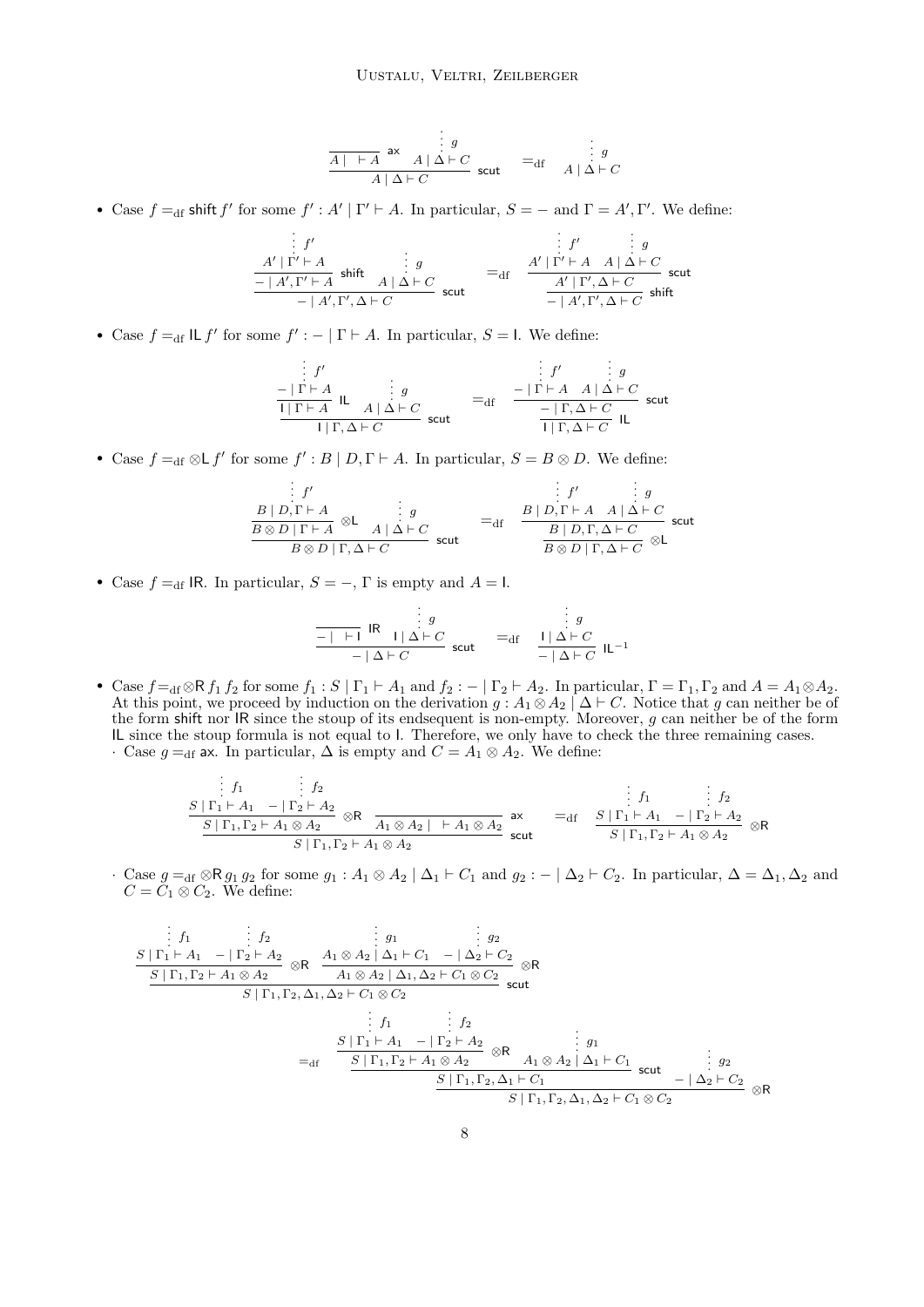$\cdot$  Case  $g =_{df} \otimes Lg'$  for some  $g' : A_1 \mid A_2, \Delta \vdash C$ . We define:

$$
\begin{array}{c|c|c|c|c|c|c|c|c} \hline \vdots & f_1 & \vdots & f_2 & \vdots & g' & \vdots & f_1 & \vdots & g'\\ \hline S|\Gamma_1 \vdash A_1 & -|\Gamma_2 \vdash A_2 & \otimes \mathsf{R} & A_1 | A_2, \Delta \vdash C & & \vdots & f_2 & S|\Gamma_1 \vdash A_1 & A_1 | A_2, \Delta \vdash C\\ \hline S|\Gamma_1, \Gamma_2 \vdash A_1 \otimes A_2 & \otimes \mathsf{R} & A_1 \otimes A_2 | \Delta \vdash C & & \text{scut} & & \mathcal{I} & S|\Gamma_1 \vdash A_2 & \Delta \vdash C & & \text{scut} \\ \hline \end{array}
$$

(Alternatively, the cuts on  $A_1$  and  $A_2$  can be performed in the other order.)

We continue with the proof of ccut. Let  $f : - | \Gamma \vdash A$  and  $g : S | \Delta_0, A, \Delta_1 \vdash C$  be two derivations. The proof proceeds by induction on g. Notice that the g can neither be of the form  $ax$  nor IR, since the context of its endsequent is non-empty. Therefore, we only have to check the four remaining cases.

• Case  $g =_{df}$  shift g', for some  $g' : A' | ∆' ⊢ C$ . In particular,  $S = -$  and  $\Delta_0, A, \Delta_1 = A', \Delta'$ . We proceed by checking if the context  $\Delta_0$  is empty or not.

• If  $\Delta_0$  is empty, then  $A' = A$  and  $\Delta' = \Delta_1$ . We define:

$$
\begin{array}{c}\n\vdots g' \\
\vdots f \\
\hline\n-\Gamma \vdash A \quad - \mid A, \Delta_1 \vdash C\n\end{array}\n\text{shift}\n\begin{array}{c}\n\vdots f \\
\hline\n\vdots f' \\
\hline\n\vdots f'\n\end{array}\n\begin{array}{c}\n\vdots g' \\
\hline\n\vdots g' \\
\hline\n-\mid \Gamma \vdash A \quad A \mid \Delta_1 \vdash C\n\end{array}\n\text{scut}
$$

 $\cdot$  If  $\Delta_0 =_{df} A'', \Delta'_0$ , then  $A'' = A'$  and  $\Delta' = \Delta'_0, A, \Delta_1$ . We define:

$$
\begin{array}{c}\n\vdots g' & \vdots g'\n\\ \n-I \Gamma \vdash A & -|A', \Delta_0', A, \Delta_1 \vdash C\n\\ \n-I \ A', \Delta_0', I, \Delta_1 \vdash C\n\end{array}\n\quad\n\begin{array}{c}\n\vdots f & \vdots g'\n\\ \n= \text{df} & -|\Gamma \vdash A & A' | \Delta_0', A, \Delta_1 \vdash C\n\\ \n\frac{A' | \Delta_0', \Gamma, \Delta_1 \vdash C}{-|A', \Delta_0', \Gamma, \Delta_1 \vdash C}\n\end{array}\n\quad\n\begin{array}{c}\n\vdots g' & \vdots g'\n\\ \n= \text{df} & \frac{A' | \Delta_0', \Gamma, \Delta_1 \vdash C}{-|A', \Delta_0', \Gamma, \Delta_1 \vdash C}\n\end{array}
$$

• Case  $g =_{df} \mathsf{IL} g'$  for some  $g' : - | \Delta_0, A, \Delta_1 \vdash C$ . In particular,  $S = \mathsf{I}$ . We define:

$$
\begin{array}{c}\n\vdots g' \\
\vdots f - |\Delta_0, A, \Delta_1 \vdash C \\
\hline\nI | \Delta_0, \Gamma, \Delta_1 \vdash C\n\end{array} \xrightarrow{\text{all}} \begin{array}{c}\n\vdots f \\
\hline\nI | F + A - |\Delta_0, A, \Delta_1 \vdash C \\
\hline\nI | \Delta_0, \Gamma, \Delta_1 \vdash C\n\end{array} \xrightarrow{\text{cut}} \begin{array}{c}\n\vdots f \\
\hline\nI | F + A - |\Delta_0, A, \Delta_1 \vdash C \\
\hline\nI | \Delta_0, \Gamma, \Delta_1 \vdash C\n\end{array} \xrightarrow{\text{cut}} \begin{array}{c}\n\vdots g' \\
\hline\n\end{array}
$$

• Case  $g =_{df} \otimes \mathsf{L} g'$  for some  $g' : B \otimes D \mid \Delta_0, A, \Delta_1 \vdash C$ . In particular,  $S = B \otimes D$ . We define:

$$
\begin{array}{c}\n\vdots g' & \vdots g'\n\\ \n-I \Gamma \vdash A \quad B \otimes D \mid \Delta_0, A, \Delta_1 \vdash C \n\\ \nB \otimes D \mid \Delta_0, \Gamma, \Delta_1 \vdash C\n\end{array} \cong \begin{array}{c}\n\vdots f & \vdots g'\n\\ \n\text{=}\n\\
\text{=}\n\\
\text{=}\n\\
\text{=}\n\\
\text{=}\n\\
\text{=}\n\\
\text{=}\n\\
\text{=}\n\\
\text{=}\n\\
\text{=}\n\\
\text{=}\n\\
\text{=}\n\\
\text{=}\n\\
\text{=}\n\\
\text{=}\n\\
\text{=}\n\\
\text{=}\n\\
\text{=}\n\\
\text{=}\n\\
\text{=}\n\\
\text{=}\n\\
\text{=}\n\\
\text{=}\n\\
\text{=}\n\\
\text{=}\n\\
\text{=}\n\\
\text{=}\n\\
\text{=}\n\\
\text{=}\n\\
\text{=}\n\\
\text{=}\n\\
\text{=}\n\\
\text{=}\n\\
\text{=}\n\\
\text{=}\n\\
\text{=}\n\\
\text{=}\n\\
\text{=}\n\\
\text{=}\n\\
\text{=}\n\\
\text{=}\n\\
\text{=}\n\\
\text{=}\n\\
\text{=}\n\\
\text{=}\n\\
\text{=}\n\\
\text{=}\n\\
\text{=}\n\\
\text{=}\n\\
\text{=}\n\\
\text{=}\n\\
\text{=}\n\\
\text{=}\n\\
\text{=}\n\\
\text{=}\n\\
\text{=}\n\\
\text{=}\n\\
\text{=}\n\\
\text{=}\n\\
\text{=}\n\\
\text{=}\n\\
\text{=}\n\\
\text{=}\n\\
\text{=}\n\\
\text{=}\n\\
\text{=}\n\\
\text{=}\n\\
\text{=}\n\\
\text{=}\n\\
\text{=}\n\\
\text{=}\n\\
\text{=}\n\\
\text{=}\n\\
\text{=}\n\\
\text{=}\n\\
\text{=}\n\\
\text{=}\n\\
\text{=}\n\\
\text{=}\n\\
\text{=}\n\\
\text{=}\n\\
$$

• Case  $g =_{df} \otimes R g_1 g_2$  for some  $g_1 : S \mid \Lambda_1 \vdash C_1$  and  $g_2 : - \mid \Lambda_2 \vdash C_2$ . In particular,  $C = C_1 \otimes C_2$  and  $\Delta_0$ ,  $A, \Delta_1 = \Lambda_1$ ,  $\Lambda_2$ . We proceed by checking if the formula A occurs in  $\Lambda_1$  or in  $\Lambda_2$ . · If A occurs in  $\Lambda_1$ , we have  $\Lambda_1 = \Delta_0$ , A,  $\Delta_1'$  and  $\Delta_1 = \Delta_1'$ ,  $\Lambda_2$ . We define:

$$
\begin{array}{ccccccccc}\n & \vdots & g_1 & \vdots & g_2 & \vdots & f & \vdots & g_1 \\
\hline\n\vdots & f & S \mid \Delta_0, A, \Delta_1' \vdash C_1 & - \mid \Lambda_2 \vdash C_2 & \\
\hline\n-\mid \Gamma \vdash A & S \mid \Delta_0, A, \Delta_1', \Lambda_2 \vdash C_1 \otimes C_2 & \text{cut} & \\
\hline\n& S \mid \Delta_0, \Gamma, \Delta_1', \Lambda_2 \vdash C_1 \otimes C_2 & \text{cut} & \\
\hline\n& & \text{cut} & S \mid \Delta_0, \Gamma, \Delta_1', \Lambda_2 \vdash C_1 \otimes C_2 & \text{cut} & \\
\hline\n& & S \mid \Delta_0, \Gamma, \Delta_1', \Lambda_2 \vdash C_1 \otimes C_2 & \text{cut} & \\
\hline\n& & S \mid \Delta_0, \Gamma, \Delta_1', \Lambda_2 \vdash C_1 \otimes C_2 & \text{cut} & \\
\hline\n& & \text{cut} & S \mid \Delta_0, \Gamma, \Delta_1', \Lambda_2 \vdash C_1 \otimes C_2 & \text{cut} & \\
\hline\n& & \text{cut} & S \mid \Delta_0, \Gamma, \Delta_1', \Lambda_2 \vdash C_1 \otimes C_2 & \text{cut} & \\
\hline\n& & \text{cut} & S \mid \Delta_0, \Gamma, \Delta_1', \Lambda_2 \vdash C_1 \otimes C_2 & \text{cut} & \\
\hline\n& & \text{cut} & S \mid \Delta_0, \Gamma, \Delta_1', \Lambda_2 \vdash C_1 \otimes C_2 & \text{cut} & \\
\hline\n& & \text{cut} & S \mid \Delta_0, \Gamma, \Delta_1', \Lambda_2 \vdash C_1 \otimes C_2 & \text{cut} & \\
\hline\n& & \text{cut} & S \mid \Delta_0, \Gamma, \Delta_1', \Lambda_2 \vdash C_1 \otimes C_2 & \text{cut} & \\
\hline\n& &
$$

 $\cdot$  If A occurs in  $\Lambda_2$ , we have  $\Lambda_2 = \Delta'_0$ , A,  $\Delta_1$  and  $\Delta_0 = \Lambda_1$ ,  $\Delta'_0$ . We define: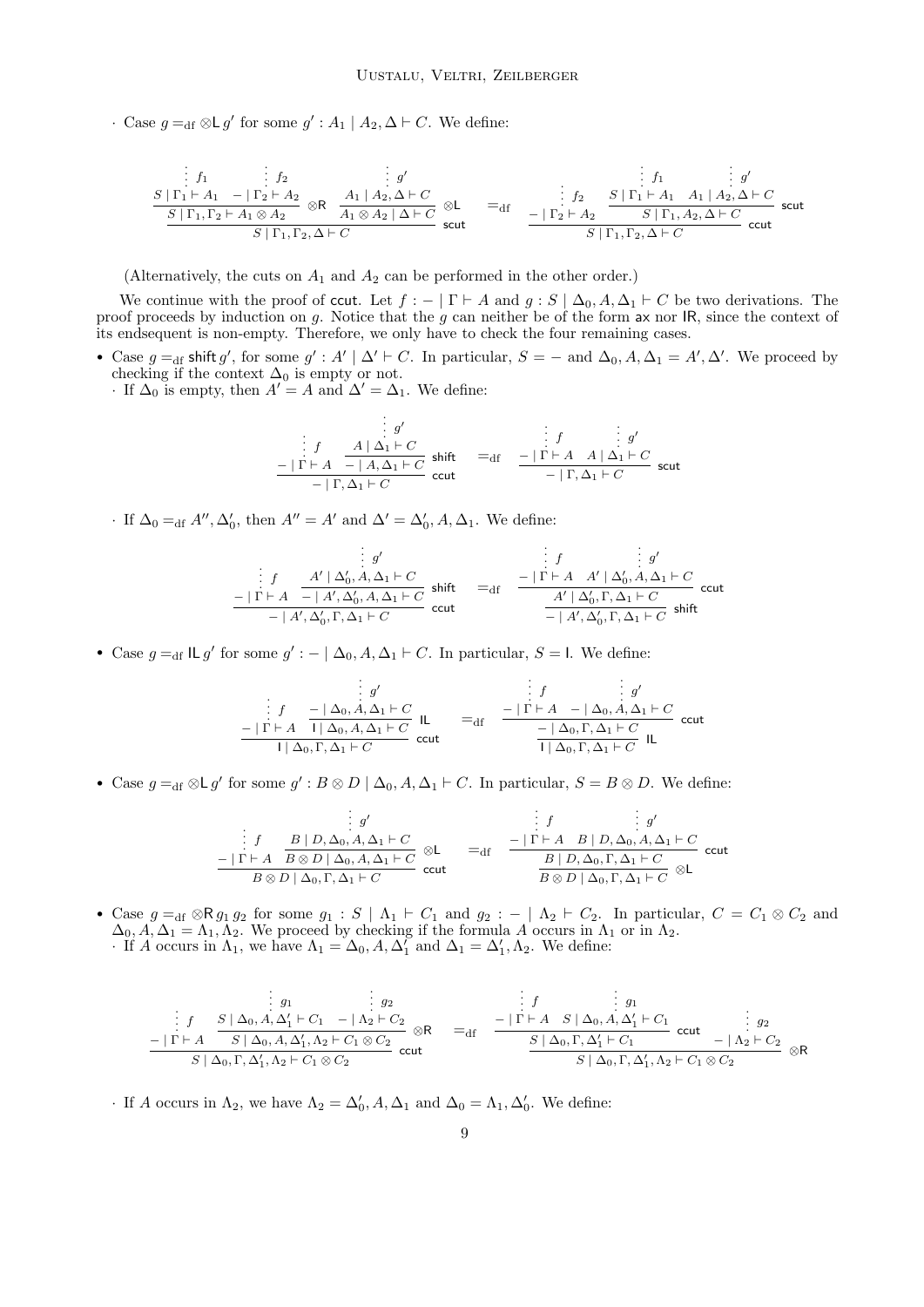$$
\begin{array}{c}\n\vdots g_1 \\
\vdots g_2 \\
\hline\n-\Gamma \vdash A\n\end{array}\n\begin{array}{c}\n\vdots g_1 \\
S \mid \Lambda_1 \vdash C_1\n\end{array}\n\begin{array}{c}\n\vdots g_2 \\
\hline\n\vdots g_2 \\
\Lambda_1 \Lambda_2 \vdash C_2\n\end{array}\n\otimes R\n\begin{array}{c}\n\vdots g_1 \\
\hline\n\vdots g_1\n\end{array}\n\begin{array}{c}\n\vdots f \\
\hline\n\vdots g_2\n\end{array}\n\end{array}\n\otimes\Gamma \end{array}\n\quad \text{cut}
$$
\n
$$
\begin{array}{c}\n\vdots g_1 \\
\hline\n\vdots g_2 \\
\hline\n\vdots g_1 \\
\hline\n\vdots g_2\n\end{array}\n\quad \begin{array}{c}\n\vdots g_2 \\
\hline\n\vdots g_1 \\
\hline\n\vdots g_2\n\end{array}\n\quad \begin{array}{c}\n\vdots g_2 \\
\hline\n\vdots g_2\n\end{array}\n\quad \text{cut}
$$

The cut rules obey a number of equations reminiscent of the unit and associativity laws of multicategories. More precisely, our sequent calculus can be seen as a particular generalized multicategory in the sense of [\[12,](#page-17-14) Ch. 4]. We give the details of this connection in Section [A.](#page-18-0)

Proposition 3.4 The equations in Figure [2](#page-10-0) hold.

This proposition is used in the proofs of Theorems [4.14](#page-14-0) and [4.19.](#page-15-1)

#### <span id="page-9-0"></span>4 Adequacy

In this section, we show the connection between the categorical calculus and the sequent calculus. We start by showing how to interpret antecedents as formulae. This is performed in several steps, by first specifying how to interpret stoups and contexts.

Stoups are interpreted as formulae in Fma:

$$
[\![-\langle\!\!\!\bigwedge_{\mathcal{d}f} \mathsf{I} \mathsf{I} \mathsf{I} \mathsf{I} \mathsf{I} \mathsf{I}] \!]\!A \langle\!\!\!\bigwedge_{\mathcal{d}f} \mathcal{A} \mathsf{I} \mathsf{I} \mathsf{I} \mathsf{I} \mathsf{I} \mathsf{I} \mathsf{I} \mathsf{I} \mathsf{I} \mathsf{I} \mathsf{I} \mathsf{I} \mathsf{I} \mathsf{I} \mathsf{I} \mathsf{I} \mathsf{I} \mathsf{I} \mathsf{I} \mathsf{I} \mathsf{I} \mathsf{I} \mathsf{I} \mathsf{I} \mathsf{I} \mathsf{I} \mathsf{I} \mathsf{I} \mathsf{I} \mathsf{I} \mathsf{I} \mathsf{I} \mathsf{I} \mathsf{I} \mathsf{I} \mathsf{I} \mathsf{I} \mathsf{I} \mathsf{I} \mathsf{I} \mathsf{I} \mathsf{I} \mathsf{I} \mathsf{I} \mathsf{I} \mathsf{I} \mathsf{I} \mathsf{I} \mathsf{I} \mathsf{I} \mathsf{I} \mathsf{I} \mathsf{I} \mathsf{I} \mathsf{I} \mathsf{I} \mathsf{I} \mathsf{I} \mathsf{I} \mathsf{I} \mathsf{I} \mathsf{I} \mathsf{I} \mathsf{I} \mathsf{I} \mathsf{I} \mathsf{I} \mathsf{I} \mathsf{I} \mathsf{I} \mathsf{I} \mathsf{I} \mathsf{I} \mathsf{I} \mathsf{I} \mathsf{I} \mathsf{I} \mathsf{I} \mathsf{I} \mathsf{I} \mathsf{I} \mathsf{I} \mathsf{I} \mathsf{I} \mathsf{I} \mathsf{I} \mathsf{I} \mathsf{I} \mathsf{I} \mathsf{I} \mathsf{I} \mathsf{I} \mathsf{I} \mathsf{I} \mathsf{I} \mathsf{I} \mathsf{I} \mathsf{I} \mathsf{I} \mathsf{I} \mathsf{I} \mathsf{I} \mathsf{I} \mathsf{I} \mathsf{I} \mathsf{I} \mathsf{I} \mathsf{I} \mathsf{I} \mathsf{I} \mathsf{I} \mathsf{I} \
$$

A context is interpreted as an endomap on Fma. Given a context Γ, we write  $C \langle \Gamma |$  for the application of the interpretation of  $\Gamma$  to a formula C. The interpretation of contexts is the right action of contexts on formulae induced by ⊗:

$$
C \langle \!\langle \ ] \ ] =_{\text{df}} C, \qquad C \langle \!\langle A, \Gamma \ ] \!] =_{\text{df}} (C \otimes A) \langle \! \langle \Gamma \ ]
$$

Using the interpretation of stoups and contexts, we define the interpretation of antecedents as formulae in Fma:

$$
\llbracket S \mid \Gamma \rrbracket =_{\mathrm{df}} \llbracket S \ll \llbracket \Gamma \rrbracket
$$

Explicitly, the interpretation of antecedents works as follows. Let  $\Gamma = A_1, \ldots, A_n$ . Given a formula A, we have  $\llbracket A \mid \Gamma \rrbracket = (\dots ((\bar{A} \otimes A_1) \otimes A_2) \dots) \otimes A_n$ . We also have  $\llbracket - \mid \Gamma \rrbracket = (\dots ((\lvert \otimes A_1) \otimes A_2) \dots) \otimes A_n$ , i.e.,  $\llbracket - \mid \vec{\Gamma} \rrbracket = \llbracket \vec{\mathsf{I}} \mid \vec{\Gamma} \rrbracket.$ 

In other words, depending on whether a sequent has an empty or non-empty stoup, the antecedent has to be interpreted with an I as the leftmost factor in the big tensor product or not. This is an important observation and the reason why stoups are needed in the first place: to give a correct interpretation of sequents. Indeed, suppose we formulated the rules of the sequent calculus conflating the stoup and the context together into a flat antecedent. We would still interpret antecedents as big tensor products, but we could in principle choose to add an I in the leftmost position or not. Either way, the interpretation of sequents would be unsound. In fact, if the interpretation of an antecedent  $A_1, \ldots, A_n$  were  $(\ldots (A_1 \otimes A_2) \otimes \ldots) \otimes A_n$ , then the derivable sequent  $X \vdash I \otimes X$ where X is an atom would be interpreted as  $X \Rightarrow I \otimes X$ , which cannot be derived in the categorical calculus. On the other hand, if the interpretation of an antecedent  $A_1, \ldots, A_n$  were  $(\ldots((\otimes A_1) \otimes A_2) \ldots) \otimes A_n$ , then the derivable sequent  $X \otimes Y \vdash (\mathsf{I} \otimes X) \otimes Y$  where X and Y are atoms would be interpreted as  $I \otimes (\dot{X} \otimes Y) \Rightarrow (\mathsf{I} \otimes X) \otimes Y$ , which is again not derivable in the categorical calculus.

We now show that the sequent calculus is sound. This relies on three lemmata about the interpretation of antecedents.

**Lemma 4.1** For any derivation  $f : A \Rightarrow B$  and context  $\Gamma$ , there is a derivation  $\llbracket f \mid \Gamma \rrbracket : \llbracket A \mid \Gamma \rrbracket \Rightarrow \llbracket B \mid \Gamma \rrbracket$ .

**Proof.** We proceed by induction on Γ. If Γ is empty, then we take  $[[f \mid ]] = df$ . If  $\Gamma = C, \Gamma'$ , then we take  $[[f \mid C \Gamma']] = df \cap G$  $\llbracket f \mid C, \Gamma' \rrbracket =_{\mathrm{df}} \llbracket f \otimes \mathsf{id}_C \mid \Gamma'$  $\Box$ 

**Lemma 4.2** For any formulae A, B and context  $\Gamma$ , there is a derivation  $\psi_{A,B,\Gamma}: [A \otimes B | \Gamma] \Rightarrow A \otimes [B | \Gamma].$ 

**Proof.** We proceed by induction on  $\Gamma$ . If  $\Gamma$  is empty, then we take  $\psi_{A,B,(\ )} =_{df} id_{A\otimes B}$ . If  $\Gamma = C, \Gamma'$ , then we take  $\psi_{A,B,(C,\Gamma')} =$ df  $\psi_{A,B\otimes C,\Gamma'} \circ [\alpha] \Gamma'$  $\Box$ 

**Lemma 4.3** For any stoup S and contexts  $\Gamma$ ,  $\Delta$ , there is a derivation  $\varphi_{S,\Gamma,\Delta} : \llbracket S \mid \Gamma, \Delta \rrbracket \Rightarrow \llbracket S \mid \Gamma \rrbracket \otimes \llbracket - \mid \Delta \rrbracket$ .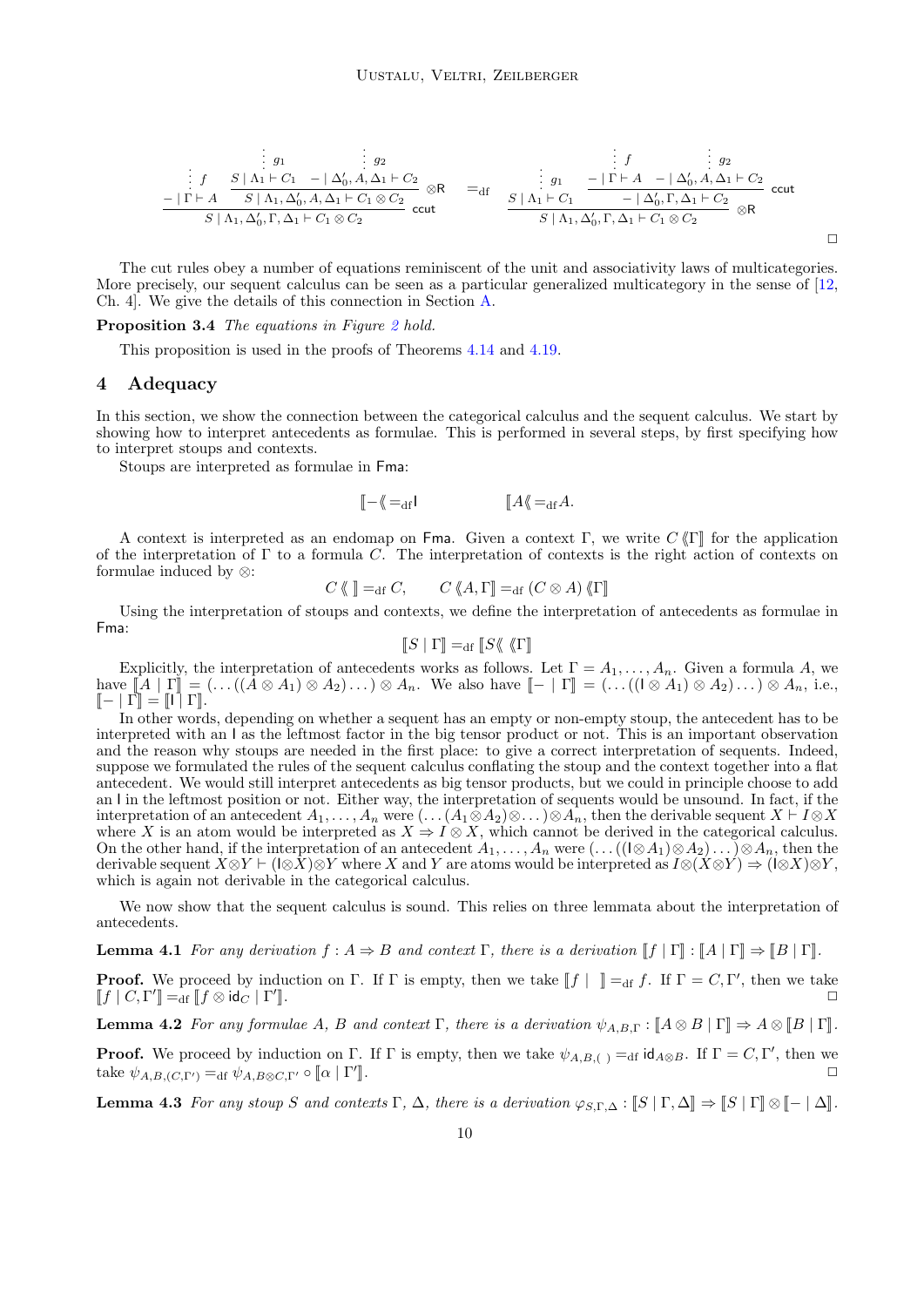<span id="page-10-0"></span>

| $\begin{array}{c} \vdots f \\ A \mid \Delta \vdash C \end{array}$                                                                     | $S   \Delta_0, A, \Delta_1 \vdash C$                                                                                                                           | $S \mid \Gamma \vdash A$                                                                              | scut<br>$S \Gamma,\Delta\vdash B$ scut $B \lambda\vdash C$<br>$S \mid \Gamma, \Delta, \lambda \vdash C$<br>$\begin{array}{c} \vdots & f \\ S \mid \Gamma \vdash A & A \mid \Delta \vdash B \end{array}$                                                                                                                                                                                                                                                                                                                          | scut<br>ccut $B   \lambda \vdash C$<br>$\ddot{h}$<br>$S \mid \Delta_0, \Gamma, \Delta_1, \lambda \vdash C$<br>$- \Gamma \vdash A \quad S \mid \Delta_0, A, \Delta_1 \vdash B$<br>$S\mid \Delta_0, \Gamma, \Delta_1 \vdash B$                                                                                               | ccut<br>$- \Gamma  + A -  \Delta_0, A, \Delta_1  + B$ ccut $S  \lambda_0, B, \lambda_1  + C$<br>$S\mid \lambda_0,\Delta_0,\Gamma,\Delta_1,\lambda_1\vdash C$                                                                                                                                                                                           | scut<br>$\overline{S\mid\Gamma_1,\Delta_1,A_2,\Delta_2\vdash C}\quad\text{ccut}$<br>: $f_2$ $S  \Gamma_1 \vdash A_1 \ A_1  \Delta_1, A_2, \Delta_2 \vdash C$<br>- $ \Gamma_2 \vdash A_2$ $S  \Gamma_1, \Lambda_1 \ A_2, \Lambda_2 \vdash C$<br>$S \mid \Gamma_1, \Delta_1, \Gamma_2, \Delta_2 \vdash C$ | ccut<br>$\begin{array}{rcl}\n & \vdots & f_2 & -\left  \Gamma_1 \vdash A_1 & S \right  \Delta_0, A_1, \Delta_1, A_2, \Delta_2 \vdash C \\  & -\left  \Gamma_2 \vdash A_2 \right  & S \left  \Lambda_0, \Gamma \right  & \Lambda_1\n\end{array}$<br>$\frac{1}{S   \Delta_0, \Gamma_1, \Delta_1, A_2, \Delta_2 \vdash C} \text{ cut}$<br>$S\mid \Delta_0, \Gamma_1, \Delta_1, \Gamma_2, \Delta_2 \vdash C$ |
|---------------------------------------------------------------------------------------------------------------------------------------|----------------------------------------------------------------------------------------------------------------------------------------------------------------|-------------------------------------------------------------------------------------------------------|----------------------------------------------------------------------------------------------------------------------------------------------------------------------------------------------------------------------------------------------------------------------------------------------------------------------------------------------------------------------------------------------------------------------------------------------------------------------------------------------------------------------------------|----------------------------------------------------------------------------------------------------------------------------------------------------------------------------------------------------------------------------------------------------------------------------------------------------------------------------|--------------------------------------------------------------------------------------------------------------------------------------------------------------------------------------------------------------------------------------------------------------------------------------------------------------------------------------------------------|---------------------------------------------------------------------------------------------------------------------------------------------------------------------------------------------------------------------------------------------------------------------------------------------------------|----------------------------------------------------------------------------------------------------------------------------------------------------------------------------------------------------------------------------------------------------------------------------------------------------------------------------------------------------------------------------------------------------------|
| $\lvert \rvert$                                                                                                                       | $\vert\vert$                                                                                                                                                   | $\lvert \rvert$                                                                                       | $\label{eq:1} \begin{array}{c} \prod_{i=1}^n \left\{ \begin{array}{c} \text{if } i \in \mathbb{N} \right\} \end{array} \end{array} \end{array}$                                                                                                                                                                                                                                                                                                                                                                                  | $\parallel$                                                                                                                                                                                                                                                                                                                | $\vert\vert$                                                                                                                                                                                                                                                                                                                                           | $\mid \mid$                                                                                                                                                                                                                                                                                             | $\vert\vert$                                                                                                                                                                                                                                                                                                                                                                                             |
| - scut<br>$\begin{array}{c}\n\vdots \text{ ax} \\ A \mid \vdash A \quad A \mid \Delta \vdash C\n\end{array}$<br>$A   \Delta \vdash C$ | ccut<br>$\frac{ A  + A}{- A  +  A }$ shift $S   \Delta_0, A, \Delta_1 \vdash C$<br>$S \mid \Delta_0, A, \Delta_1 \vdash C$<br>ă<br>$\overline{A}$   $\vdash A$ | - scut<br>$S   \Gamma \vdash A \overline{A  } \overline{A  } A$<br>$\forall \dashv \mathbb{I} \mid S$ | - scut<br>$\frac{\overline{A \mid \Delta, \lambda \vdash C}}{\overline{A \mid \Delta, \lambda \vdash C}}$ scut<br>$\begin{array}{c}\n\vdots \\ \begin{array}{c}\nS\end{array}\n\end{array} \begin{array}{c}\n\vdots \\ f\n\end{array}\n\end{array}\n\begin{array}{c}\n\vdots \\ \begin{array}{c}\ng \\ \hline\nA\end{array}\n\end{array}\n\begin{array}{c}\n\vdots \\ \begin{array}{c}\n\overline{A} \\ \hline\nA\end{array}\n\end{array}\n\begin{array}{c}\n\vdots \\ \hline\n\end{array}$<br>$S \Gamma,\Delta,\lambda\vdash C$ | $\begin{array}{cccccc}\n\vdots & f & S &  \Delta_0, A, \Delta_1 \vdash B & B &  \lambda \vdash C \\ - &  \Gamma \vdash A & S &  \Delta_0, A, \Delta_1, \lambda \vdash C & \text{scut}\n\end{array}$<br>$=$ ccut<br>$S\mid \Delta_0, A, \Delta_1, \lambda \vdash C$<br>$S\mid \Delta_0, \Gamma, \Delta_1, \lambda \vdash C$ | ccut<br>$-\mid\!\Delta_{0},\dot{A},\Delta_{1}\vdash B\  \  \, S\mid\lambda_{0},\dot{B},\lambda_{1}\vdash C$<br>$S \mid \lambda_0, \Delta_0, A, \Delta_1, \lambda_1 \vdash C$ ccut<br>$\ddot{y}$<br>$S \mid \lambda_0, \Delta_0, \Gamma, \Delta_1, \lambda_1 \vdash C$<br>$\begin{array}{c}\n\vdots \\ \vdots \\ \downarrow \\ \downarrow\n\end{array}$ | - ccut<br>$f_1$ - $ \Gamma_2  + A_2$ $A_1   \Delta_1, A_2, \Delta_2  + C$<br>$\overline{A_1 \mid \Delta_1, \Gamma_2, \Delta_2 \vdash C} \text{ such}$<br>$S \mid \Gamma_1, \Delta_1, \Gamma_2, \Delta_2 \vdash C$<br>$S   \Gamma_1 \vdash A_1$                                                          | : $f_1 =   \Gamma_2 \vdash A_2 \quad S \mid \Delta_0, A_1, \Delta_1, A_2, \Delta_2 \vdash C$<br>- $  \Gamma_1 \vdash A_1 \quad S \mid \Delta_0, A_1, \Delta_1, \Gamma_2, \Lambda_2 \vdash \Gamma_2$ ccut<br>$S \overrightarrow{\Delta_0, A_1, \Delta_1, \Gamma_2, \Delta_2}$ + C<br>cut<br>$S \mid \Delta_0, \Gamma_1, \Delta_1, \Gamma_2, \Delta_2 \vdash C$<br>$\therefore$ $f_2$                      |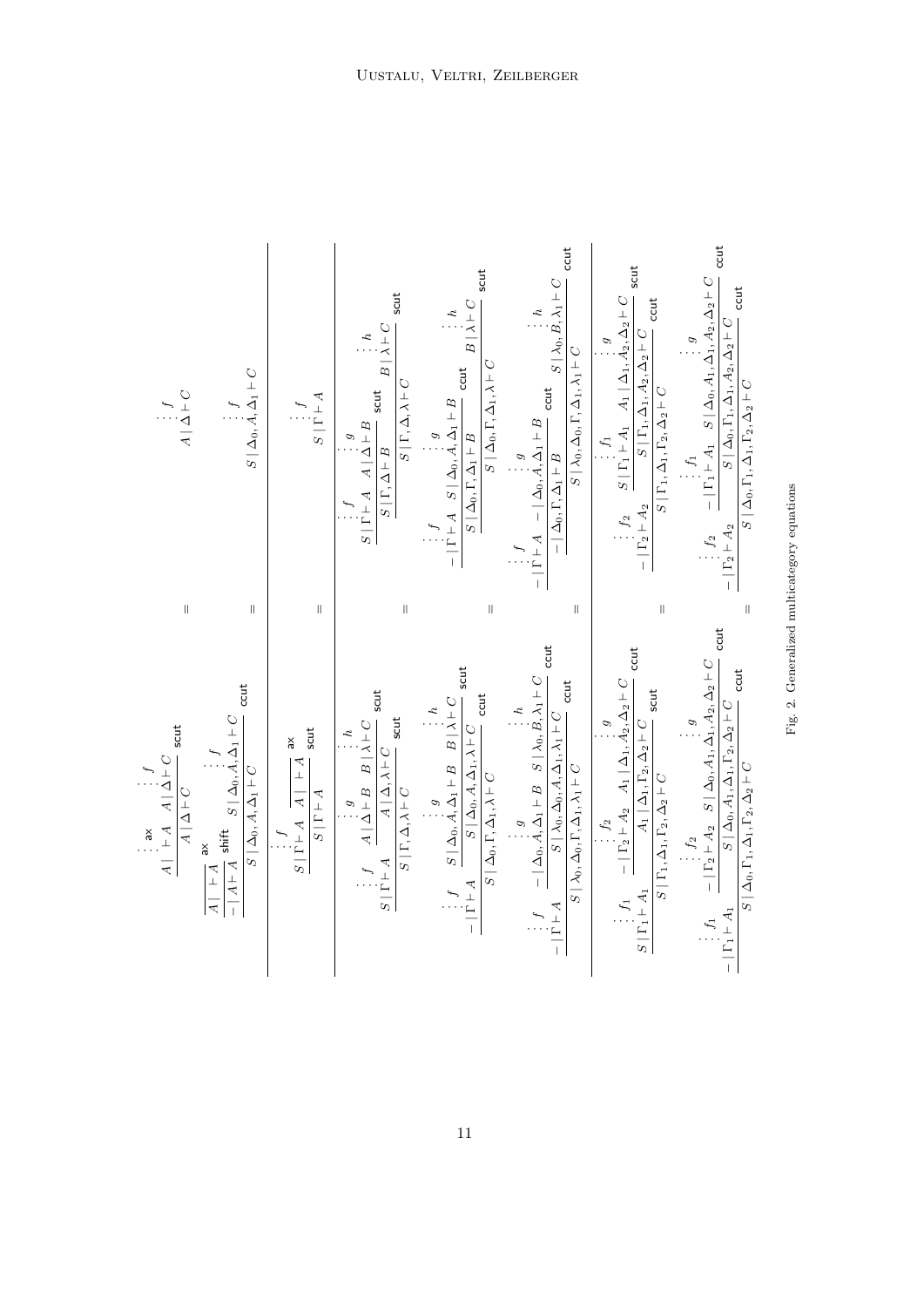**Proof.** It is sufficient to construct  $\varphi'_{A,\Gamma,\Delta}: A \langle \Gamma, \Delta \rangle \Rightarrow A \langle \Gamma \rangle \otimes [-\Delta]$  for A : Fma, and define  $\varphi_{S,\Gamma,\Delta} =_{\text{dd}}$  $\varphi'_{\llbracket S(\cdot,\Gamma,\Delta)$ . We proceed by induction on  $\Gamma$ . If  $\Gamma$  is empty, then we have to construct  $\varphi'_{A,(\cdot),\Delta}: \llbracket A \mid \Delta \rrbracket \Rightarrow A \otimes \llbracket - \rrbracket$  $\Delta \llbracket \cdot \text{We take } \varphi'_{A,(\ ) ,\Delta} =_{\text{df}} \psi_{A,\mathsf{I},\Delta} \circ \llbracket \rho \mid \Delta \rrbracket. \text{ If } \Gamma = C, \Gamma', \text{ then we take } \varphi'_{A,(C,\Gamma'),\Delta} =_{\text{df}} \varphi'_{A \otimes C,\Gamma',\Delta}.$ 

<span id="page-11-0"></span>**Theorem 4.4 (Soundness)** For any derivation  $f : S | \Gamma \vdash C$ , there is a derivation sound  $f : [S | \Gamma] \Rightarrow C$ .<br>As a special case, for  $f : A | \vdash C$ , we have a derivation sound  $f : A \Rightarrow C$ .

**Proof.** The proof proceeds by induction on f.

• Case  $f = df$  ax. In particular, we have  $S = C$  and  $\Gamma$  is empty. We define:

$$
\text{sound} \left( \begin{array}{c} \overline{C \mid C} \end{array} \right) =_{\text{df}} \frac{\overline{C \Rightarrow C}}{\|C \mid \mathbb{J} \Rightarrow C}
$$

• Case  $f =_{df}$  shift f', for some  $f' : A | \Gamma' \vdash C$ . In particular,  $S = -$  and  $\Gamma = A, \Gamma'$ . We define:

$$
\text{sound} \left( \begin{array}{c} \begin{array}{c} \begin{array}{c} \vdots \\ \begin{array}{c} f' \\ - \end{array} \\ \hline \end{array} & \begin{array}{c} \end{array} \\ \begin{array}{c} \end{array} \\ \begin{array}{c} \end{array} \\ \end{array} \\ \begin{array}{c} \end{array} \\ \end{array} \\ \begin{array}{c} \end{array} \\ \end{array} \\ \end{array} \\ \end{array} \\ \end{array} \\ \end{array} \\ \begin{array}{c} \text{sum} \begin{array}{c} \begin{array}{c} \begin{array}{c} \vdots \end{array} \\ \end{array} \\ \begin{array}{c} \end{array} \\ \end{array} \\ \begin{array}{c} \end{array} \\ \end{array} \\ \begin{array}{c} \end{array} \\ \begin{array}{c} \end{array} \\ \end{array} \\ \begin{array}{c} \end{array} \\ \begin{array}{c} \end{array} \\ \end{array} \\ \end{array} \\ \begin{array}{c} \end{array} \\ \begin{array}{c} \begin{array}{c} \begin{array}{c} \vdots \end{array} \\ \begin{array}{c} \end{array} \\ \end{array} \\ \end{array} \\ \begin{array}{c} \end{array} \\ \begin{array}{c} \begin{array}{c} \vdots \end{array} \\ \begin{array}{c} \end{array} \\ \begin{array}{c} \end{array} \\ \end{array} \\ \end{array} \\ \begin{array}{c} \begin{array}{c} \begin{array}{c} \vdots \end{array} \\ \begin{array}{c} \end{array} \\ \end{array} \\ \end{array} \\ \begin{array}{c} \begin{array}{c} \begin{array}{c} \vdots \end{array} \\ \begin{array}{c} \end{array} \\ \end{array} \\ \end{array} \\ \begin{array}{c} \begin{array}{c} \vdots \end{array} \\ \begin{array}{c} \end{array} \\ \begin{array}{c} \end{array} \\ \begin{array}{c} \end{array} \\ \end{array} \\ \end{array} \\ \end{array} \\ \begin{array}{c} \begin{array}{c} \vdots \end{array} \\ \begin{array}{c} \end{array} \\ \begin{array}{c} \end{array} \\ \begin{array}{c} \end{array} \\ \begin{array}{c} \begin{array}{c} \vdots \end{array} \\ \begin{array}{c} \end{array} \\ \begin{array}{c} \
$$

• Case  $f = df \mathsf{IL} f'$ , for some  $f' : - | \Gamma \vdash C$ . In particular,  $S = I$ . We define:

$$
\text{sound} \left( \begin{array}{c} \begin{array}{c} \vdots & f' \\ - \mid \Gamma \vdash C \end{array} \\ \hline 1 \mid \Gamma \vdash C \end{array} \right) \quad \text{=}_{\text{df}} \quad \begin{array}{c} \begin{array}{c} \vdots \text{ sound } f' \\ \hline \hline \begin{array}{c} \mathbb{I} \mid \Gamma \mathbb{I} \Rightarrow C \end{array} \\ \hline \end{array} \end{array}
$$

• Case  $f =_{df} \otimes L f'$ , for some  $f' : A | B, \Gamma \vdash C$ . In particular,  $S = A \otimes B$ . We define:

$$
\text{sound} \left( \begin{array}{c} \vdots & f' \\ A \mid B, \Gamma \vdash C \\ \hline A \otimes B \mid \Gamma \vdash C \end{array} \otimes \mathbb{L} \right) \ =_{\text{df}} \quad \frac{\llbracket A \mid B, \Gamma \rrbracket \Rightarrow C}{\llbracket A \otimes B \mid \Gamma \rrbracket \Rightarrow C}
$$

• Case  $f = df$  IR. In particular,  $S = -$ ,  $A = I$  and  $\Gamma$  is empty.

$$
sound \left( \frac{}{-|+I} \text{ IR } \right) =_{df} \frac{}{\frac{}{-|+I} \text{ id}}{\sqrt{}{-|+|+I} \Rightarrow I}
$$

• Case  $f =_{df} \otimes R f_1 f_2$ , for some  $f_1 : S | \Gamma_1 \vdash C_1$  and  $f_2 : - | \Gamma_2 \vdash C_2$ . In particular  $\Gamma = \Gamma_1, \Gamma_2$  and  $C = C_1 \otimes C_2$ . We define:

$$
\begin{array}{ll}\n\text{sound} & \begin{cases}\n\vdots & f_1 & \vdots & f_2 \\
S \mid \Gamma_1 \vdash C_1 & - \mid \Gamma_2 \vdash C_2 \\
S \mid \Gamma_1, \Gamma_2 \vdash C_1 \otimes C_2\n\end{cases} \otimes R\n\end{array}
$$
\n
$$
=_{\text{df}} \quad \frac{\begin{array}{ll}\n\vdots & \text{sound } f_1 \\
\hline\nS \mid \Gamma_1, \Gamma_2 \rbrack \Rightarrow C_1 \otimes \Gamma_1 \rbrack \otimes \left[ - \mid \Gamma_2 \right] \end{array}}{\begin{array}{ll}\n\llbracket S \mid \Gamma_1 \rrbracket \otimes \left[ - \mid \Gamma_2 \right] \rbrack \Rightarrow C_1 \otimes C_2\n\end{array}} \otimes_{\text{GPI}} \frac{\begin{array}{ll}\n\llbracket S \mid \Gamma_1 \rrbracket \Rightarrow C_1 & \llbracket - \mid \Gamma_2 \rrbracket \Rightarrow C_2 \cr \hline\nS \mid \Gamma_1, \Gamma_2 \rbrack \Rightarrow C_1 \otimes C_2\n\end{array}}{\begin{array}{ll}\n\llbracket S \mid \Gamma_1 \rrbracket \otimes \left[ - \mid \Gamma_2 \right] \rbrack \Rightarrow C_1 \otimes C_2\n\end{array}} \otimes_{\text{comp}} \quad \square
$$

<span id="page-11-1"></span>Next, we show that the sequent calculus is complete. Crucially, this relies on admissibility of scut, which we had to prove admissible together with ccut. (We chose to not have primitive cut rules in our sequent calculus, but completeness depends on their availability. Alternatively, one could take scut and ccut as primitive rules, and give a separate proof of cut elimination. This would slightly reduce the level of conceptual dependency, although it amounts to essentially the same amount of work in the end.)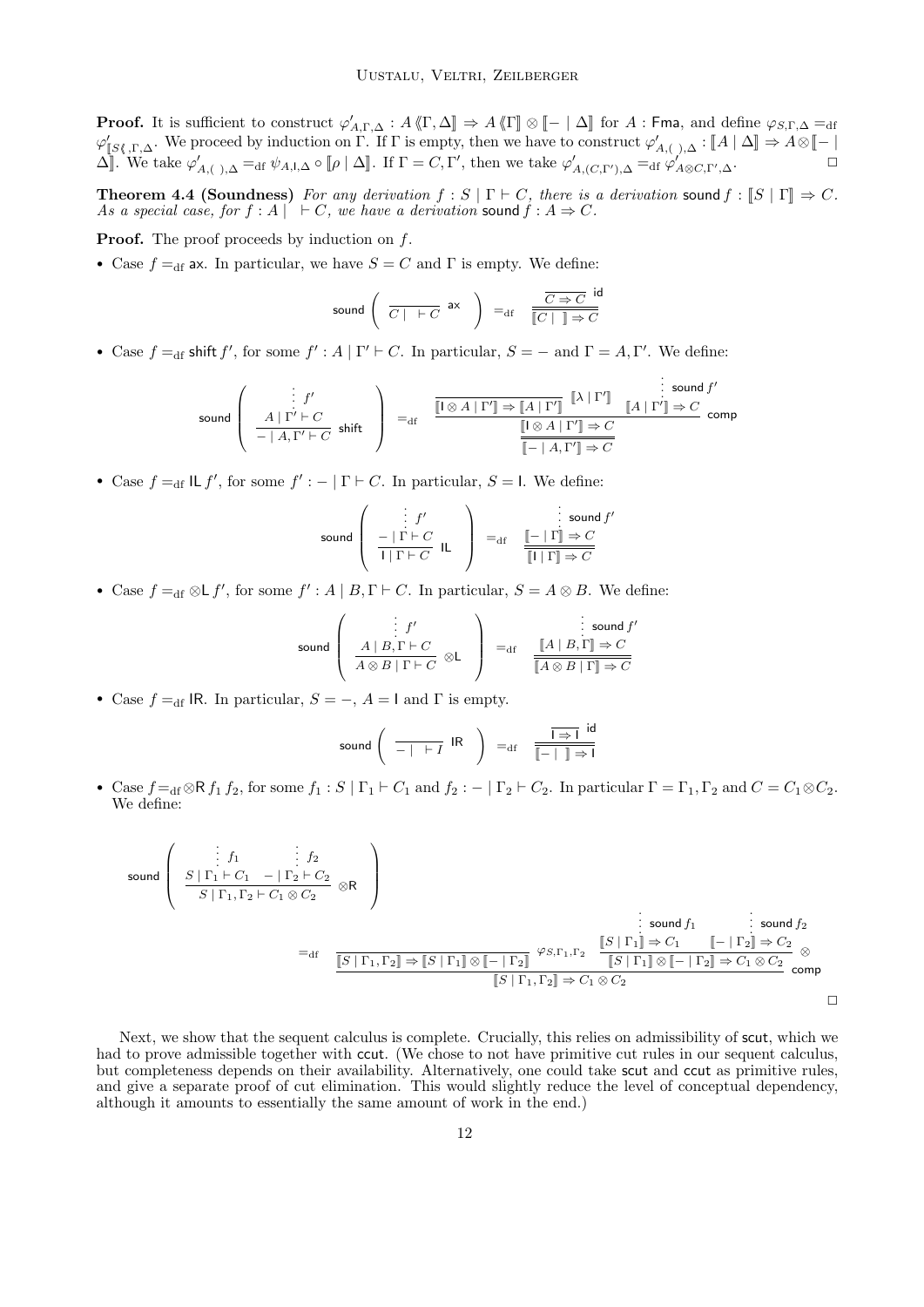**Theorem 4.5 (Completeness)** For any derivation  $f : A \Rightarrow C$ , there is a derivation cmplt  $f : A \mid \vdash C$ .

**Proof.** Just like the proof of soundness, the proof is by induction on the given derivation  $f$ .

• Case  $f = id_A$ . In particular,  $A = C$ . We define:

$$
\mathsf{cmplt}\left(\begin{array}{c}\overline{A \Rightarrow A} \text{ id}\end{array}\right) =_{\text{df}} \overline{A \mid \text{ }\vdash A} \text{ ax}
$$

• Case  $f = h \circ q$  where  $q : A \Rightarrow B$  and  $h : B \Rightarrow C$ . This is the case where we need scut. We define:

$$
\mathsf{cmplt}\left(\begin{array}{c} \vdots g \\ \underline{A \Rightarrow B} \ \underline{B \Rightarrow C} \\ \underline{A \Rightarrow C} \end{array} \mathsf{comp}\right) \ =_{\mathsf{df}} \quad \begin{array}{c} \vdots \ \mathsf{cmplt}\ g \\ \underline{A \mid \ \vdash B} \ \underline{B \mid \ \vdash C} \\ \underline{A \mid \ \vdash C} \end{array} \mathsf{scut}
$$

• Case  $f = f_1 \otimes f_2$  where  $f_1 : A_1 \Rightarrow C_1$  and  $f_2 : A_2 \Rightarrow C_2$ . In particular,  $A = A_1 \otimes A_2$  and  $C = C_1 \otimes C_2$ . We define:

.

 $-2x$ 

$$
\mathsf{cmplt}\left(\begin{array}{c} \vdots\\ \vdots\\ A_1\Rightarrow C_1\end{array}\begin{array}{c} \vdots\\ A_2\Rightarrow C_2\\ \hline A_1\otimes A_2\Rightarrow C_1\otimes C_2\end{array}\begin{array}{c} \otimes\\ \otimes\end{array}\right)\\ =_{\mathsf{df}}\begin{array}{c} \mathsf{cmplt}\,f_1\\ \mathsf{d}_1\mid\ \vdots\\ \hline \begin{array}{c}A_1\mid\ \vdots\\ A_1\mid A_2\vdash C_1\otimes C_2\\ \hline A_1\mid A_2\vdash C_1\otimes C_2\end{array}\begin{array}{c} \vdots\\ \otimes\mathsf{R}\\ \hline \begin{array}{c}A_1\mid\ \vdots\\ A_2\mid\ \vdots\\ A_1\mid\ \otimes A_2\mid\ \vdots\\ \hline \end{array}\begin{array}{c} \mathsf{cmplt}\,f_1\\ \hline \begin{array}{c}A_2\mid\ \vdots\\ A_2\mid\ \vdots\\ A_1\mid\ \otimes A_2\mid\ \vdots\\ \hline \end{array}\end{array}\begin{array}{c} \mathsf{cmplt}\,f_2\\ \hline \begin{array}{c}A_1\mid\ \vdots\\ A_2\mid\ \vdots\\ A_1\mid\ \otimes A_2\mid\ \vdots\\ \hline \end{array}\end{array}\begin{array}{c} \mathsf{cmplt}\,f_1\\ \hline \begin{array}{c}A_1\mid\ \vdots\\ A_2\mid\ \vdots\\ A_1\mid\ \ldots\\ \hline \end{array}\end{array}\begin{array}{c} \mathsf{cmplt}\,f_1\\ \hline \begin{array}{c}A_1\mid\ \vdots\\ A_2\mid\ \vdots\\ A_1\mid\ \dots\\ \hline \end{array}\end{array}\end{array}\begin{array}{c} \mathsf{cmplt}\,f_2\\ \hline \begin{array}{c}A_1\mid\ \vdots\\ A_2\mid\ \vdots\\ A_2\mid\ \vdots\\ \hline \end{array}\end{array}\end{array}\begin{array}{c} \mathsf{cmplt}\,f_2\\ \hline \begin{array}{c}A_1\mid\ \vdots\\ A_2\mid\ \vdots\\ A_2\mid\ \vdots\\ \hline \end{array}\end{array}\end{array}\begin{array}{c} \mathsf{cmplt}\,f_2\\ \hline
$$

• Case  $f = \lambda_C$ . In particular,  $A = \mathsf{I} \otimes C$ . We define:

$$
\mathsf{cmplt}\left(\begin{array}{c}\overline{C \Rightarrow C} \land \\ \overline{1 \otimes C \Rightarrow C} \end{array}\right) =_{\mathsf{df}} \quad \begin{array}{c}\n\frac{C \mid +C}{\neg C \mid C} \text{ shift} \\
\frac{1 \mid C \vdash C}{\neg C \mid C} \text{ IL} \\
\hline\n\text{IC} \mid \text{IC} \end{array}
$$

• Case  $f = \rho_A$ . In particular,  $C = A \otimes I$ . We define:

$$
\mathsf{cmplt}\left(\begin{array}{c}\overline{A \Rightarrow A \otimes I}\end{array}\rho\end{array}\right) \ =_{\mathsf{df}} \quad \frac{\overline{A \mid A} \xrightarrow{a} \frac{}{A \mid A \otimes I} \mathsf{d} \mathsf{R}}{\overline{A \mid A \otimes I}} \xrightarrow{\mathsf{d} \mathsf{R}}
$$

• Case  $f = \alpha_{A',B,C'}$ . In particular,  $A = (A' \otimes B) \otimes C'$  and  $C = A' \otimes (B \otimes C')$ . We define:

$$
\text{cmplt}\left(\begin{array}{c}\n\overline{G' \mid +C'} & \text{ax} \\
\overline{A' \otimes B} & \text{a} \\
\hline\n\end{array}\right) =_{\text{df}} \quad\n\frac{\overline{B \mid +B}}{\overline{A' \mid +A'}} & \text{ax} \quad \frac{\overline{C' \mid +C'}}{\overline{B \mid C' \mid B \otimes C'}} & \text{shift} \\
\text{cmplt}\left(\begin{array}{c}\n\overline{(A' \otimes B) \otimes C' \Rightarrow A' \otimes (B \otimes C')}} & \text{a} \\
\hline\n\overline{A' \mid B, C' \mid A' \otimes (B \otimes C')}} & \text{shift} \\
\overline{A' \otimes B \mid C' \mid A' \otimes (B \otimes C')} & \text{shift} \\
\overline{(A' \otimes B) \otimes C' \mid +A' \otimes (B \otimes C')} & \text{shift}\n\end{array}\right)
$$

The function sound is a left inverse of cmplt up to  $\doteq$ . In order to prove this, we show admissibility of two categorical rules, ssubst and csubst. These rules correspond to the rules scut and ccut of the sequent calculus. This is made precise by showing that the function sound sends a derivation ending with an scut (or ccut) inference into a derivation ending with an ssubst (or csubst) inference.

The proof of admissibility of ssubst and csubst relies on the following additional lemma about the interpretation of antecedents.

**Lemma 4.6** For any stoup S and contexts  $\Gamma$ ,  $\Delta$ , there is a derivation  $\theta_{S,\Gamma,\Delta} : \llbracket S \mid \Gamma, \Delta \rrbracket \Rightarrow \llbracket \llbracket S \mid \Gamma \rrbracket \mid \Delta \rrbracket$ .

**Proof.** It is sufficient to construct  $\theta'_{A,\Gamma,\Delta} : A \langle \Gamma, \Delta \rangle \Rightarrow (A \langle \Gamma \rangle) \langle \Delta \rangle$  for  $A : F$ ma, and define  $\theta_{S,\Gamma,\Delta} =_{df} \theta'_{[S(\Gamma),\Delta]}$ .<br>We proceed by induction on  $\Gamma$ . If  $\Gamma$  is empty, we take  $\theta'_{A,(\Gamma),\Delta} =_{df}$  id. If  $\Gamma$  $\theta'$  $A \otimes C, \Gamma, \Delta$ .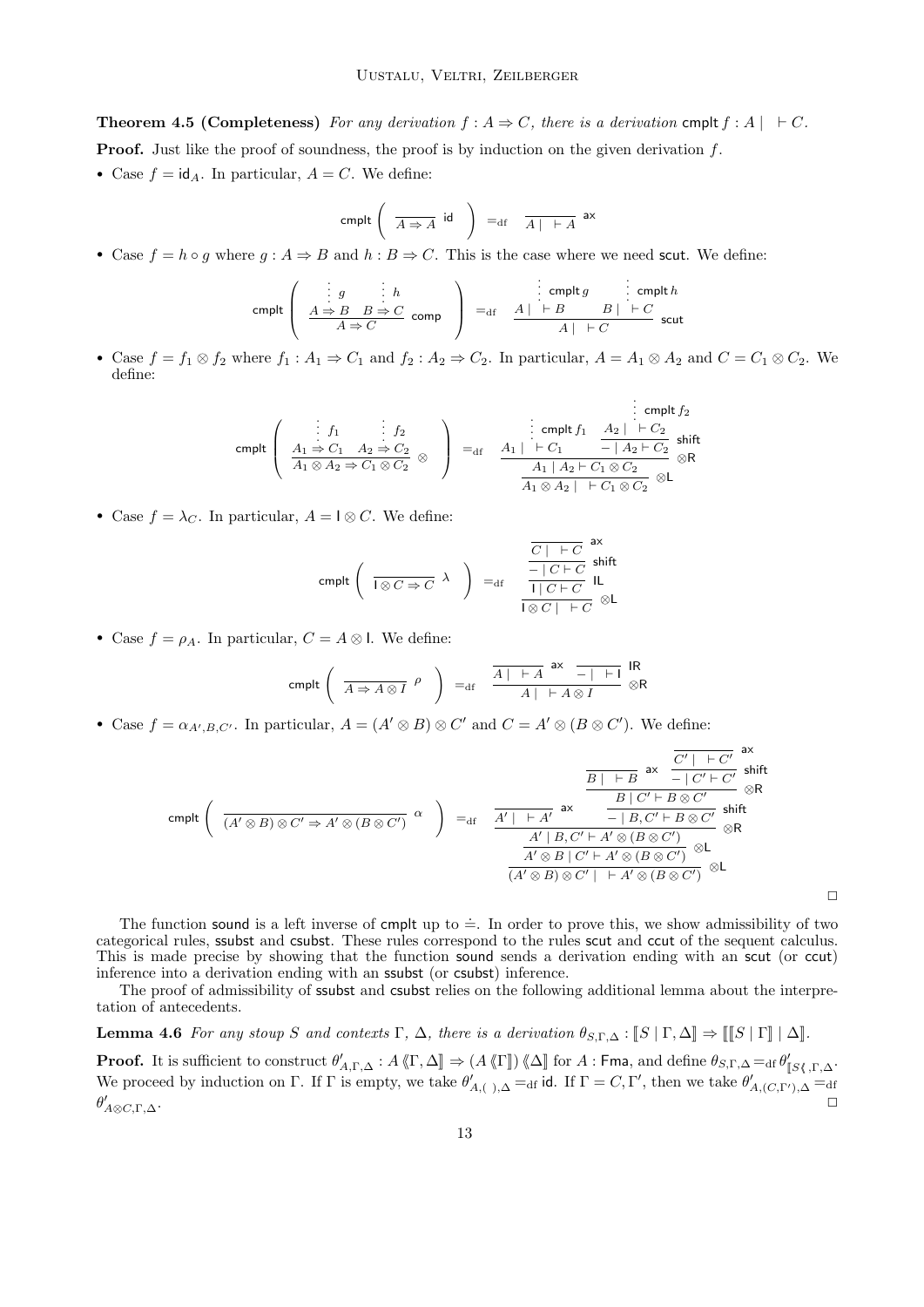Lemma 4.7 The following rules are admissible:

$$
\frac{\llbracket S \mid \Gamma \rrbracket \Rightarrow A \quad \llbracket A \mid \Delta \rrbracket \Rightarrow C}{\llbracket S \mid \Gamma, \Delta \rrbracket \Rightarrow C} \text{ssubst} \qquad \frac{\llbracket - \mid \Gamma \rrbracket \Rightarrow A \quad \llbracket S \mid \Delta_0, A, \Delta_1 \rrbracket \Rightarrow C}{\llbracket S \mid \Delta_0, \Gamma, \Delta_1 \rrbracket \Rightarrow C} \text{csubst}
$$

Lemma 4.8 The following equations hold:

$$
\text{sound} \left( \begin{array}{ccc} \begin{array}{c} \vdots & f & \vdots & g \\ S \mid \Gamma \vdash A & A \mid \Delta \vdash C \\ \hline S \mid \Gamma, \Delta \vdash C \end{array} \\ \text{sound} \end{array} \right) \qquad \doteq \qquad \begin{array}{c} \begin{array}{c} \vdots & \text{sound } f \\ \hline \begin{array}{c} S \mid \Gamma \mid \Delta \end{array} \Rightarrow C \\ \hline \begin{array}{c} S \mid \Gamma, \Delta \vdash C \end{array} \\ \text{sound } f \end{array} \\ \text{sound } \left( \begin{array}{c} \begin{array}{c} \vdots & f & \vdots & g \\ - \mid \Gamma \vdash A & S \mid \Delta_0, A, \Delta_1 \vdash C \\ \hline S \mid \Delta_0, \Gamma, \Delta_1 \vdash C \end{array} \right) \qquad \doteq \qquad \begin{array}{c} \begin{array}{c} \text{is } \text{ound } f & \vdots \text{ is } \text{ound } g \\ \hline \begin{array}{c} \text{is } \text{ound } f & \vdots \text{ is } \text{ound } g \\ \hline \begin{array}{c} \text{is } \text{ound } f & \vdots \text{ is } \text{ound } g \\ \hline \end{array} \\ \text{sound } g & \text{is } \text{bound } g \end{array} \\ \end{array} \\ \text{sound } \left( \begin{array}{c} \begin{array}{c} \text{is } \text{mod } f & \text{is } \text{round } g \\ \hline \end{array} \right) \qquad \begin{array}{c} \text{is } \text{mod } f & \text{is } \text{round } g \\ \hline \begin{array}{c} \text{is } \text{round } f & \text{is } \text{round } g \\ \hline \end{array} \\ \text{count } \left( \begin{array}{c} \text{is } \text{mod } f & \text{is } \text{round } g \\ \hline \end{array} \right) \qquad \begin{array}{c} \text{is } \text{mod } f & \text{is } \text{round } g \\ \hline \end{array} \\ \text{count } \left( \begin{array}{c} \text{is } \text{mod } g & \text{is } \text{mod } g \\ \hline \end{array} \right) \qquad \begin{array}{c} \text{is } \text{mod } f & \text{is } \text{mod } g \\ \
$$

<span id="page-13-0"></span>**Theorem 4.9** For all  $f : A \Rightarrow C$ , we have sound  $(\text{cmplt } f) \doteq f$ .

**Proof.** By induction on f.  $\Box$ 

On the other hand, sound is not a right inverse of cmplt up to literal equality of sequent derivations. For example, consider the derivation  $|L \, R : I \, | \, | + I$ , since cmplt (sound (IL IR)) = ax  $\neq$  IL IR. This calls for a coarser notion of equality for sequent calculus derivations. We identify derivations in the sequent calculus up to the least congruence  $\stackrel{\sim}{=}$  induced the following equations:

| $I \rvert H$                                                                                                           | $ax$                                                                                                                                  | $\frac{1}{ I  + 1}$ | $IR$ |
|------------------------------------------------------------------------------------------------------------------------|---------------------------------------------------------------------------------------------------------------------------------------|---------------------|------|
| $\overline{A \otimes B \rvert + A \otimes B}$ $\overline{a} \times \overline{b}$                                       | $\frac{1}{ I  + 1}$                                                                                                                   | $IL$                |      |
| $\overline{A \otimes B \rvert + A \otimes B}$ $\overline{a} \times \overline{b}$                                       | $\frac{1}{ I  + A} \cdot \overline{a} \times \overline{a} \xrightarrow{B \rvert + B} \overline{b}$ $\overline{a} \times \overline{b}$ |                     |      |
| $\frac{A' \rvert \Gamma \vdash A}{- A', \Gamma \vdash A} \sin \overline{t} \quad - \Delta \vdash B \quad \overline{b}$ | $\frac{A' \rvert \Gamma \vdash A - \Delta \vdash B}{- A', \Gamma \vdash A \otimes B} \otimes R$                                       |                     |      |
| $\frac{- I \vdash A }{ I \vdash A } \cdot \overline{I} \quad \overline{A} \otimes \overline{B}$                        | $\frac{A' \rvert \Gamma \vdash A - \Delta \vdash B}{- A', \Gamma \vdash A \otimes B} \sin \overline{t} \quad \overline{b}$            |                     |      |
| $\frac{- I \vdash A }{ I \vdash A } \cdot \overline{A} \quad \overline{a} \otimes R$                                   | $\frac{- I \vdash A - \Delta \vdash B }{- I \vdash A \otimes B } \otimes R$                                                           |                     |      |
| $\frac{A' \rvert B', \Gamma \vdash A}{ I \vdash A \otimes B'  \Gamma \vdash A} \otimes L$                              | $\frac{A' \rvert B', \Gamma \vdash A - \Delta \vdash B}{- I \vdash A \otimes B } \otimes R$                                           |                     |      |
| $\frac{A' \rvert B', \Gamma \vdash A}{A' \otimes B' \rvert \Gamma \vdash A} \otimes L$                                 |                                                                                                                                       |                     |      |

The inverted left rules  $|L^{-1}$  and  $\otimes L^{-1}$  are compatible with the relation  $\stackrel{\circ}{=}$ .

<span id="page-13-1"></span>**Lemma 4.10** (i) For all  $f, g : \mathsf{I} \upharpoonright \Gamma \vdash C$ , if  $f \triangleq g$ , then  $\mathsf{I} \mathsf{L}^{-1} f \triangleq \mathsf{I} \mathsf{L}^{-1} g$ . (ii) For all  $f, g : A \otimes B \mid \Gamma \vdash C$ , if  $f \triangleq g$ , then  $\otimes \mathsf{L}^{-1} f \triangleq \otimes \mathsf{L}^{-1} g$ .

We already showed in Lemma [3.2](#page-6-0) that the rules  $|L^{-1}$  and  $\otimes L^{-1}$  are left inverses of  $|L|$  and  $\otimes L$ , respectively. They are also right inverses up to  $\stackrel{\circ}{=}$ .

Lemma 4.11 The following equations hold:

$$
\begin{array}{cccc}\n\vdots & f & \qquad \vdots & f \\
\frac{1|\Gamma \vdash C}{-|\Gamma \vdash C|} & \mathbb{L}^{-1} & \stackrel{\circ}{=} & \mathbb{I} & \mathbb{I} & \mathbb{I} & \mathbb{I} & \mathbb{I} \\
\frac{-|\Gamma \vdash C}{1|\Gamma \vdash C|} & \mathbb{L} & & \mathbb{I} & \mathbb{I} & \mathbb{I} & \mathbb{I} & \mathbb{I} & \mathbb{I} & \mathbb{I} \\
\frac{1}{\mathbb{I} & \mathbb{I} & \mathbb{I} & & \mathbb{I} & \mathbb{I} & \mathbb{I} & \mathbb{I} & \mathbb{I} & \mathbb{I} \\
\frac{1}{\mathbb{I} & \mathbb{I} & \mathbb{I} & & \mathbb{I} & & \mathbb{I} & \mathbb{I} & \mathbb{I} & \mathbb{I} & \mathbb{I} & \mathbb{I} \\
\frac{1}{\mathbb{I} & \mathbb{I} & \mathbb{I} & & \mathbb{I} & & \mathbb{I} & \mathbb{I} & \mathbb{I} & \mathbb{I} & \mathbb{I} & \mathbb{I} & \mathbb{I} & \mathbb{I} \\
\frac{1}{\mathbb{I} & \mathbb{I} & \mathbb{I} & & \mathbb{I} & & \mathbb{I} & \mathbb{I} & \mathbb{I} & \mathbb{I} & \mathbb{I} & \mathbb{I} & \mathbb{I} & \mathbb{I} & \mathbb{I} & \mathbb{I} \\
\frac{1}{\mathbb{I} & \mathbb{I} & \mathbb{I} & & \mathbb{I} & & \mathbb{I} & & \mathbb{I} & \mathbb{I} & \mathbb{I} & \mathbb{I} & \mathbb{I} & \mathbb{I} & \mathbb{I} & \mathbb{I} & \mathbb{I} & \mathbb{I} & \mathbb{I} & \mathbb{I} & \mathbb{I} \\
\frac{1}{\mathbb{I} & \mathbb{I} & \mathbb{I} & & \mathbb{I} & & \mathbb{I} & & \mathbb{I} & \mathbb{I} & \mathbb{I} & \mathbb{I} & \mathbb{I} & \mathbb{I} & \mathbb{I} & \mathbb{I} & \mathbb{I} & \mathbb{
$$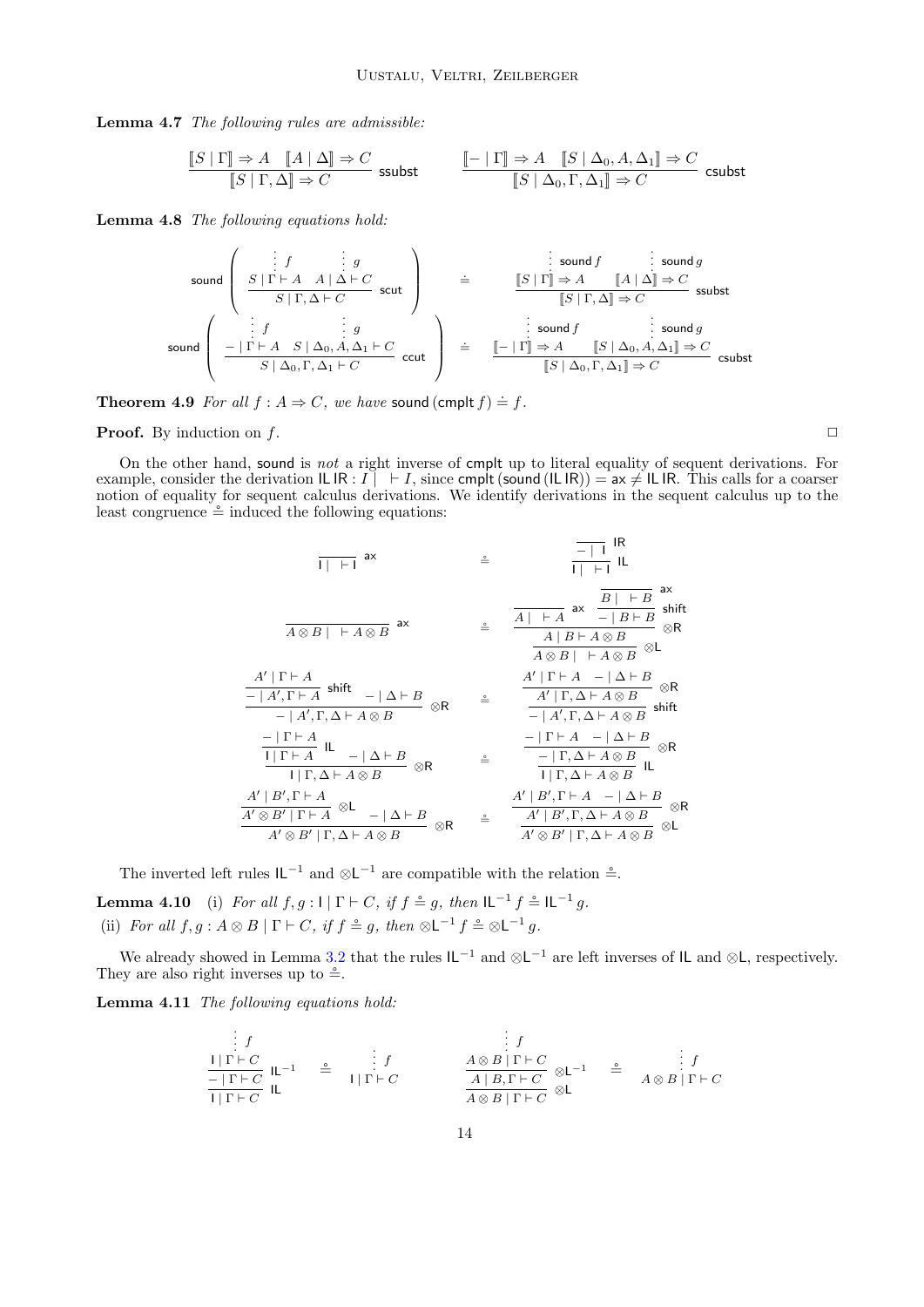The function sound sends  $\triangleq$ -related derivations into  $\triangleq$ -related derivations.

<span id="page-14-3"></span>Theorem 4.12 For all  $f, g : S \mid \Gamma \vdash C, f \circeq g$  implies sound  $f \doteq$  sound  $g$ .

The function cmplt sends  $\doteq$ -related derivations into  $\doteq$ -related derivations. The proof of this fact relies on the rules scut and ccut being compatible with the relation  $\triangle$ . Moreover, it relies on the unit and associativity laws of Figure [2.](#page-10-0)

**Lemma 4.13** (i) For all  $f_1, f_2 : S \mid \Gamma \vdash A$  and  $g_1, g_2 : A \mid \Delta \vdash C$ , if  $f_1 \triangleq f_2$  and  $g_1 \triangleq g_2$ , then scut  $f_1 g_1 \triangleq f_2$ scut  $f_2 g_2$ .

(ii) For all  $f_1, f_2 := |\Gamma \vdash A$  and  $g_1, g_2 : S \vdash \Delta_0, A, \Delta_1 \vdash C$ , if  $f_1 \triangleq f_2$  and  $g_1 \triangleq g_2$ , then ccut  $f_1 g_1 \triangleq$  ccut  $f_2 g_2$ .

<span id="page-14-0"></span>**Theorem 4.14** For all  $f, g : A \Rightarrow C, f \doteq g$  implies cmplt  $f \triangleq$  cmplt  $g$ .

We showed in Theorem [4.9](#page-13-0) that the function sound is a left inverse of cmplt up to  $\dot{=}$ . We are now in the position to see that sound is a right inverse of (a suitable generalization of) cmplt up to  $\stackrel{\sim}{=}$ . To prove this, we first construct a rule that unpacks a stoup of the form  $[[S \mid \Gamma]]$  by iterating  $\otimes \mathsf{L}^{-1}$  and then also applying  $\mathsf{IL}^{-1}$ <br>if appropriate if appropriate.

<span id="page-14-1"></span>Lemma 4.15 The following rule is admissible:

$$
\frac{\llbracket S \mid \Gamma \rrbracket \mid \Delta \vdash C}{S \mid \Gamma, \Delta \vdash C} \mathsf{L}^{-1}
$$

Proof. We proceed by induction on Γ.

• Case  $\Gamma$  is empty. We define:

$$
\begin{array}{c}\n\vdots f \\
\underline{[A \mid \; ] \mid \Delta \vdash C} \\
\underline{[A \mid \; ] \mid \Delta \vdash C} \\
\underline{[A \mid \; ] \mid \Delta \vdash C} \\
\underline{[A \mid \; ] \mid \Delta \vdash C} \\
\underline{[A \mid \; ] \mid \Delta \vdash C} \\
\underline{[A \mid \; ] \mid \Delta \vdash C} \\
\underline{[A \mid \; ] \mid \Delta \vdash C} \\
\underline{[A \mid \; ] \mid \Delta \vdash C} \\
\underline{[A \mid \; ] \mid \Delta \vdash C} \\
\underline{[A \mid \; ] \mid \Delta \vdash C} \\
\underline{[A \mid \; ] \mid \Delta \vdash C} \\
\underline{[A \mid \; ] \mid \Delta \vdash C} \\
\underline{[A \mid \; ] \mid \Delta \vdash C} \\
\underline{[A \mid \; ] \mid \Delta \vdash C} \\
\underline{[A \mid \; ] \mid \Delta \vdash C} \\
\underline{[A \mid \; ] \mid \Delta \vdash C} \\
\underline{[A \mid \; ] \mid \Delta \vdash C} \\
\underline{[A \mid \; ] \mid \Delta \vdash C} \\
\underline{[A \mid \; ] \mid \Delta \vdash C} \\
\underline{[A \mid \; ] \mid \Delta \vdash C} \\
\underline{[A \mid \; ] \mid \Delta \vdash C} \\
\underline{[A \mid \; ] \mid \Delta \vdash C} \\
\underline{[A \mid \; ] \mid \Delta \vdash C} \\
\underline{[A \mid \; ] \mid \Delta \vdash C} \\
\underline{[A \mid \; ] \mid \Delta \vdash C} \\
\underline{[A \mid \; ] \mid \Delta \vdash C} \\
\underline{[A \mid \; ] \mid \Delta \vdash C} \\
\underline{[A \mid \; ] \mid \Delta \vdash C} \\
\underline{[A \mid \; ] \mid \Delta \vdash C} \\
\underline{[A \mid \; ] \mid \Delta \vdash C} \\
\underline{[A \mid \; ] \mid \Delta \vdash C} \\
\underline{[A \mid \; ] \mid \Delta \vdash C} \\
\underline{[A \mid \; ] \mid \Delta \vdash C} \\
\underline{[A \mid \; ] \mid \Delta \vdash C} \\
\underline{[A \mid \; ] \mid \Delta \vdash C} \\
\underline{[A \mid \; ] \
$$

• Case  $\Gamma = B, \Gamma'$ . We define:

. . . . f <sup>J</sup><sup>A</sup> <sup>|</sup> B, <sup>Γ</sup> 0 <sup>K</sup> <sup>|</sup> <sup>∆</sup> ` <sup>C</sup> A | B, Γ 0 , ∆ ` C L−<sup>1</sup> =df . . . . f <sup>J</sup><sup>A</sup> <sup>|</sup> B, <sup>Γ</sup> 0 <sup>K</sup> <sup>|</sup> <sup>∆</sup> ` <sup>C</sup> <sup>J</sup><sup>A</sup> <sup>⊗</sup> <sup>B</sup> <sup>|</sup> <sup>Γ</sup> 0 <sup>K</sup> <sup>|</sup> <sup>∆</sup> ` <sup>C</sup> A ⊗ B | Γ 0 , ∆ ` C L−<sup>1</sup> A | B, Γ 0 , ∆ ` C ⊗L−<sup>1</sup> . . . . f <sup>J</sup>− | B, <sup>Γ</sup> 0 <sup>K</sup> <sup>|</sup> <sup>∆</sup> ` <sup>C</sup> − | B, Γ 0 , ∆ ` C L−<sup>1</sup> =df . . . . f <sup>J</sup>− | B, <sup>Γ</sup> 0 <sup>K</sup> <sup>|</sup> <sup>∆</sup> ` <sup>C</sup> <sup>J</sup><sup>I</sup> <sup>⊗</sup> <sup>B</sup> <sup>|</sup> <sup>Γ</sup> 0 <sup>K</sup> <sup>|</sup> <sup>∆</sup> ` <sup>C</sup> I ⊗ B | Γ 0 , ∆ ` C L−<sup>1</sup> I | B, Γ 0 , ∆ ` C ⊗L−<sup>1</sup> − | B, Γ 0 , ∆ ` C IL−<sup>1</sup> ✷

The rule  $L^{-1}$  is compatible with the relation  $\stackrel{\circ}{=}$ . This is a consequence of Lemma [4.10.](#page-13-1)

<span id="page-14-2"></span>**Lemma 4.16** For all  $f, g : \llbracket S \mid \Gamma \rrbracket \mid \Delta \vdash C$ , if  $f \triangleq g$ , then  $\mathsf{L}^{-1} f \triangleq \mathsf{L}^{-1} g$ .

The postcomposition of cmplt with sound sends a derivation of the sequent  $S \mid \Gamma \vdash C$  into a derivation of the sequent  $\llbracket S \mid \Gamma \rrbracket \mid +C$ . Therefore, for general S,  $\Gamma$ , the derivation  $f : S \mid \Gamma \vdash C$  is not directly comparable with cmplt (sound  $\vec{f}$ ). We can easily repair this discrepancy by realizing that Lemma [4.15](#page-14-1) gives a generalization of our completeness result Theorem [4.5.](#page-11-1)

Corollary 4.17 (Strong completeness) For any derivation  $f : \llbracket S \mid \Gamma \rrbracket \Rightarrow C$ , there is a derivation strcmplt  $\check{f}$  :  $S$  |  $\Gamma \vdash C$ .

.

 $\Box$ 

Proof. We define:

$$
\text{stremplt}\left(\begin{array}{c} \vdots & f \\ \llbracket S \mid \Gamma \rrbracket \Rightarrow C \end{array}\right) \ =_{\text{df}} \quad \frac{\llbracket S \mid \Gamma \rrbracket \mid \ + \ C}{S \mid \Gamma \vdash C} \ \mathsf{L}^{-1}
$$

Lemma [4.16](#page-14-2) makes it an immediate consequence of Theorem [4.14](#page-14-0) that the function stremplt sends  $\doteq$ -related derivations into  $\triangleq$ -related derivations.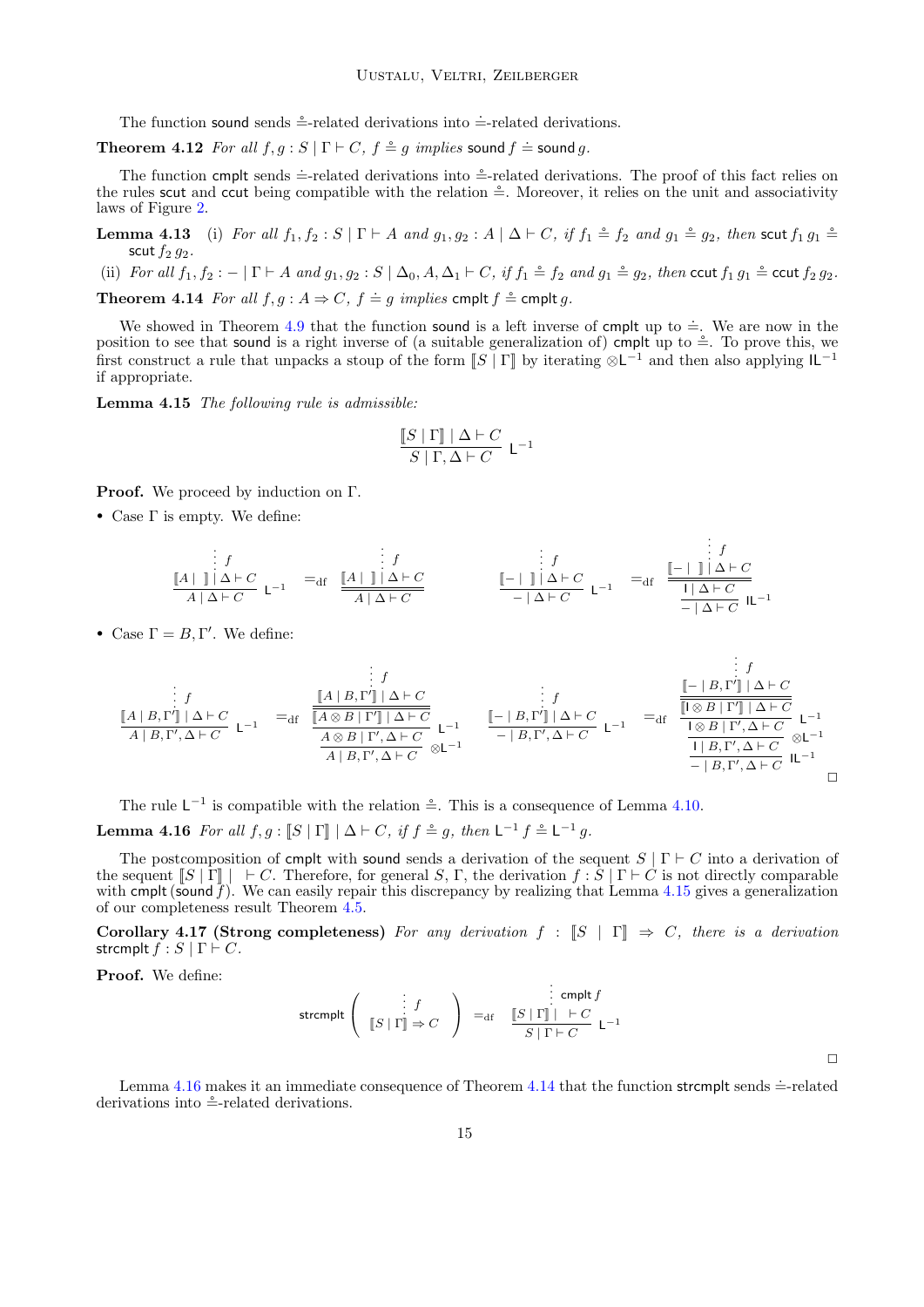Corollary 4.18 For all  $f, g : \llbracket S \mid \Gamma \rrbracket \Rightarrow C, f \doteq g$  implies stremplt  $f \triangleq$  stremplt  $g$ .

Now we have that, given  $f : S | \Gamma \vdash C$ , the derivation stromplt (sound f) has the same endsequent  $S | \Gamma \vdash C$ . We can prove that the two derivations are equal up to  $\cong$ . I.e., sound is a right inverse of strcmplt up to  $\cong$ .

<span id="page-15-1"></span>**Theorem 4.19** For all  $f : S | \Gamma \vdash C$ , we have strompt (sound  $f) \triangleq f$ .

**Proof.** By induction on f.  $\Box$ 

As a special case, the restriction of sound to sequents  $A \mid C$  is a right inverse of cmplt up to  $\triangleq$ .

<span id="page-15-3"></span>Corollary 4.20 For all  $f : A \mid \neg C$ , we have cmplt (sound  $f$ )  $\triangleq f$ .

Theorem [4.9](#page-13-0) used only the restriction of sound to sequents  $A \mid C$ . We can now generalize it and prove that sound (for general sequents) is a left inverse of strample up to  $\dot{=}$ . This is immediate from the following lemma.

Lemma 4.21 The following equation holds:

$$
\text{sound} \left( \begin{array}{c} \begin{array}{c} \vdots & f \\ \begin{array}{c} \text{[}S \mid \Gamma \rrbracket \end{array} \end{array} \right) \\ \begin{array}{c} \begin{array}{c} \text{[}S \mid \Gamma \rrbracket \end{array} \end{array} \right) \begin{array}{c} \vdots & \begin{array}{c} \text{[}S \mid \Gamma \rrbracket \end{array} \end{array} \end{array} \right) \begin{array}{c} \begin{array}{c} \vdots & f \\ \begin{array}{c} \text{[}S \mid \Gamma \rrbracket \end{array} \end{array} \end{array} \right)
$$

<span id="page-15-2"></span>Corollary 4.22 For all  $f : \llbracket S \mid \Gamma \rrbracket \Rightarrow C$ , we have sound  $(\text{strength } f) = f$ .

Theorem [4.19](#page-15-1) and Corollary [4.22](#page-15-2) show that sound and strcmplt make a bijection between the derivations of  $S \mid \Gamma \vdash C$  (considered up to  $\stackrel{\simeq}{=}$ ) and the derivations of  $\llbracket S \mid \Gamma \rrbracket \Rightarrow C$  (considered up to  $\stackrel{\simeq}{=}$ ). (And Corollary [4.20](#page-15-3) and Theorem [4.9](#page-13-0) demonstrate that restricted sound and cmplt form a bijection between the derivations of  $A \perp C$  and the derivations of  $A \Rightarrow C$ .)

#### <span id="page-15-0"></span>5 Focusing

If we consider the congruence relation  $\stackrel{\circ}{=}$  on sequent calculus derivations as a term rewrite system (just by directing every equation to go from the left to the right), we can notice that it is weakly confluent and strongly normalizing, hence strongly confluent with unique normal forms. It turns out that these normal forms admit a simple direct description, corresponding to a natural "focused" [\[2\]](#page-17-13) subsystem of the sequent calculus.

We present the focused subsystem as a sequent calculus with an additional mode annotation on sequents, which alternates between L (the "left mode") and R (the "right mode"). In an L-sequent there is no restriction on the stoup, but in an R-sequent the stoup has to be irreducible, i.e., be empty or contain an atom (we write T to range over such irreducible stoups).

$$
\frac{A \mid \Gamma \vdash_{\mathsf{L}} C}{- \mid A, \Gamma \vdash_{\mathsf{L}} C} \text{ shift} \qquad \frac{T \mid \Gamma \vdash_{\mathsf{R}} C}{T \mid \Gamma \vdash_{\mathsf{L}} C} \text{ msw} \qquad \frac{}{\overline{X} \mid \vdash_{\mathsf{R}} X} \text{ ax}
$$
\n
$$
\frac{- \mid \Gamma \vdash_{\mathsf{L}} C}{1 \mid \Gamma \vdash_{\mathsf{L}} C} \text{ IL} \qquad \frac{}{\overline{I} \mid \Gamma \vdash_{\mathsf{R}} A \qquad - \mid \Delta \vdash_{\mathsf{L}} B}{\frac{A \mid B, \Gamma \vdash_{\mathsf{L}} C}{A \otimes B \mid \Gamma \vdash_{\mathsf{L}} C} \otimes \mathsf{L} \qquad \frac{T \mid \Gamma \vdash_{\mathsf{R}} A \qquad - \mid \Delta \vdash_{\mathsf{L}} B}{T \mid \Gamma, \Delta \vdash_{\mathsf{R}} A \otimes B} \otimes R}
$$

(Note that, in the rules msw and  $\otimes$ R, the stoup T has to be irreducible.)

As in Andreoli's original formulation for linear logic [\[2\]](#page-17-13), we can think of focusing as defining a root-first proof search strategy which attempts to build a derivation of a sequent bottom-up. Beginning in L-mode, the invertible rules IL and ⊗L are applied to break down the formula in the stoup and transform it into a list of additional subformulae in the context. Once the stoup is empty, there is a choice to either apply the shift rule to shift the next formula into the stoup and repeat the inversion process, or else apply the msw rule (for "mode switch") and move into R-mode. During R-mode, the non-invertible rule ⊗R is applied as necessary to attempt to continue the derivation (moving back into L-mode for the right premise), while the rules IR and ax are applied to attempt to finish off the derivation.

The focused calculus is clearly sound, in the sense that, if one ignores the mode annotations, all of the above rules are either rules of the original sequent calculus or else (in the case of msw) have the conclusion equal to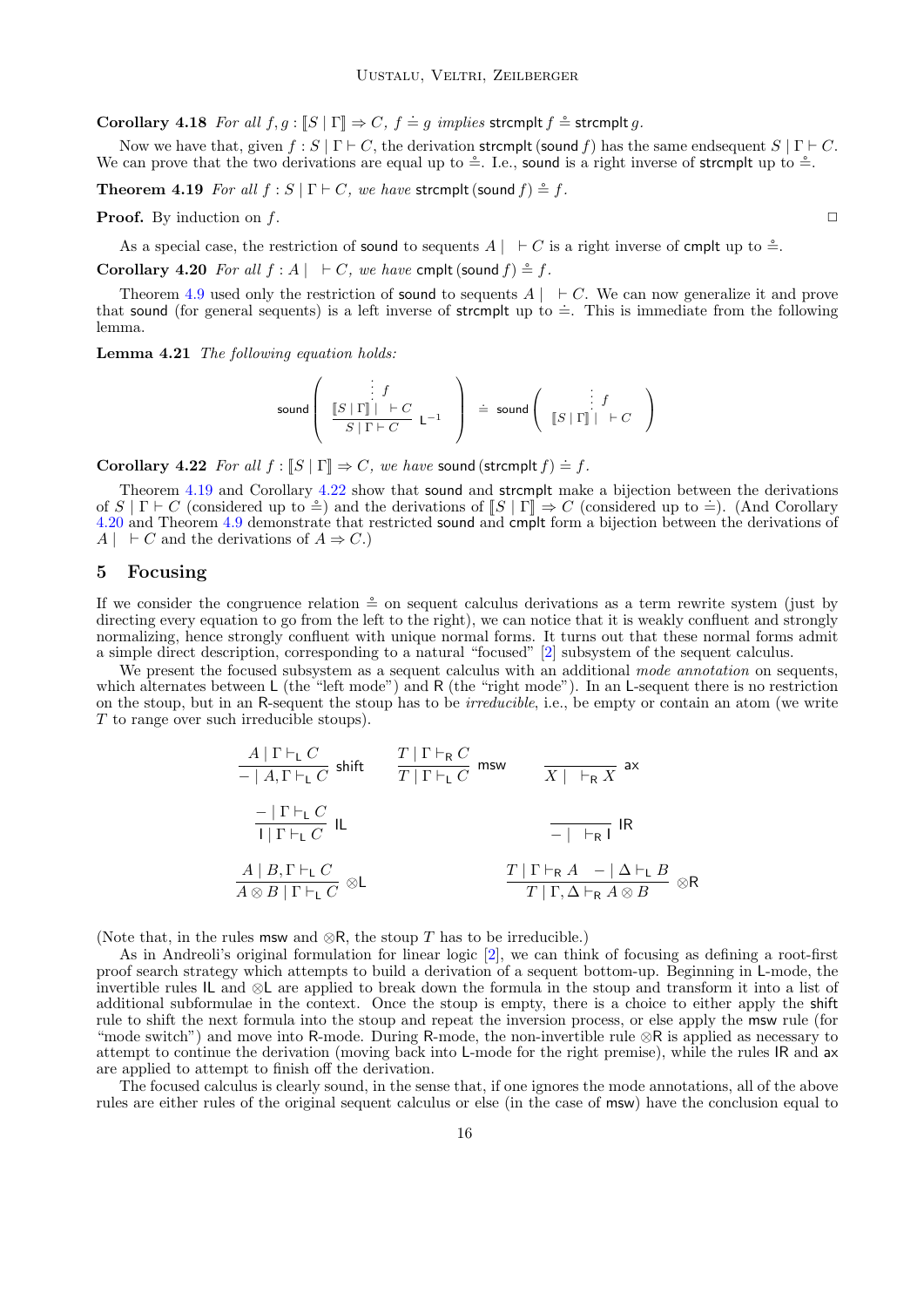premise. In fact, the focused calculus is complete, and indeed optimal in the sense that focused derivations give unique representatives of each  $\triangleq$ -equivalence class. This is established by the following results.

**Proposition 5.1** For any derivation  $f : S | \Gamma \vdash_C C$ , there is a derivation emb  $f : S | \Gamma \vdash C$ .

**Theorem 5.2** For any derivation  $f : S | \Gamma \vdash C$ , there is a derivation focus  $f : S | \Gamma \vdash_L C$ .

**Proof.** By induction on  $f$ .

**Theorem 5.3** For any  $f : S | \Gamma \vdash_L C$ , focus (emb  $f$ ) = f.

**Proof.** By induction on  $f$ .

**Theorem 5.4** For any  $f, g : S | \Gamma \vdash C$ , if  $f \triangleq g$ , then focus  $f =$  focus  $g$ .

**Proof.** By induction on the proof of  $f \triangleq q$ .

**Theorem 5.5** For any  $f : S | \Gamma \vdash C$ , we have emb (focus  $f$ )  $\triangleq f$ .

**Proof.** By induction on f.  $\Box$ 

Corollary 5.6 For any  $f, g : S | \Gamma \vdash C$ , if focus  $f =$  focus  $g$ , then  $f \triangleq g$ .

Putting these results together with Theorems [4.4,](#page-11-0) [4.5](#page-11-1) on soundness and completeness and Theorems [4.9,](#page-13-0) [4.12,](#page-14-3) [4.14,](#page-14-0) we obtain a simple decision procedure for equality of maps in the free skew monoidal category.

Corollary 5.7 For any  $f, g : A \Rightarrow C$ , we have  $f \doteq g$  if and only if focus (cmplt  $f$ ) = focus (cmplt  $g$ ).

It was already observed that the cut-free sequent calculus of Section [3](#page-3-0) can be used to decide existence of maps in the free skew monoidal category. The focused calculus yields a more efficient decision procedure, since there is less non-determinism. Furthermore, it provides a simple algorithm for listing the elements of any homset in the free skew monoidal category without producing duplicates.

**Theorem 5.8** For any S, Γ, C, one can compute a duplicate-free list focderivs  $(S, \Gamma, C)$  of derivations of S  $\Gamma \vdash_{\mathsf{L}} C$  containing every such derivation. In particular, we can decide whether  $S \mid \Gamma \vdash_{\mathsf{L}} C$  is derivable.

Proof. As explained above, we can consider the focused calculus as a root-first search strategy. This search is guaranteed to terminate because, for any goal sequent  $S \mid \Gamma \vdash_m C$  ( $m \in \{\text{L}, \text{R}\}\)$ , there are only finitely many possible instances of rules to apply, and the subgoals that they generate are always smaller relative to a well-founded order on sequents. (We can rank sequents by lexicographically ordered triples consisting of the number of occurrences of I and  $\otimes$ , the information whether the stoup is empty or not, with singleton  $\lt$  empty, and the mode, with  $R < L$ .

Corollary 5.9 For any A, C, one can compute a list of derivations  $A \Rightarrow C$  that contains, for any derivation Coronary **3.3** For any A, C, one can compute a ust of aerroutions  $A \Rightarrow C$  that contains,<br> $f : A \Rightarrow C$ , exactly one derivation g such that  $f = g$ , as (sound  $\circ$  emb)\* (focderivs  $(A,(),C)$ ).

It is worth mentioning that there are some surprisingly elegant formulae for counting different families of maps in the free skew semigroup category [\[7\]](#page-17-16), and so it may be interesting to apply the focused sequent calculus to pursue a similar quantitative analysis of maps in the free skew monoidal category (cf. [\[18\]](#page-17-11)).

#### <span id="page-16-0"></span>6 Conclusion and Future Work

In this paper, we studied the free skew monoidal category from a proof-theorist's point-of-view. We considered three calculi, a categorical calculus, which embodies the definition of the free skew monoidal category, a sequent calculus and a focused version thereof, and proved their sets of derivations to be in bijections. Nicely, in the focused calculus, there is no need to quotient derivations by a congruence relation, equality of derivations is just (literal) equality. The focused calculus thus provides a very concrete description of the free skew monoidal category. We learned that, although simply defined, skew monoidal categories are remarkably subtle. We also learned that methods of proof theory, such as proof techniques of cut admissibility, focusing or use of non-standard sequent forms, are surprisingly well suited for exploring them.

We envisage a number of directions for future work.

One obvious direction for continuing this line of work would be to prove analogous coherence theorems for (non-monoidal) skew closed categories and/or for skew monoidal closed categories, by analyzing sequent calculi that correspond to restrictions of Lambek's original calculus with only one implication (with or without the tensor product).

As mentioned in the Introduction, the analysis we have presented here is closely related to Bourke and Lack's recent characterization of skew monoidal categories as left representable skew multicategories [\[5\]](#page-17-8). Indeed, it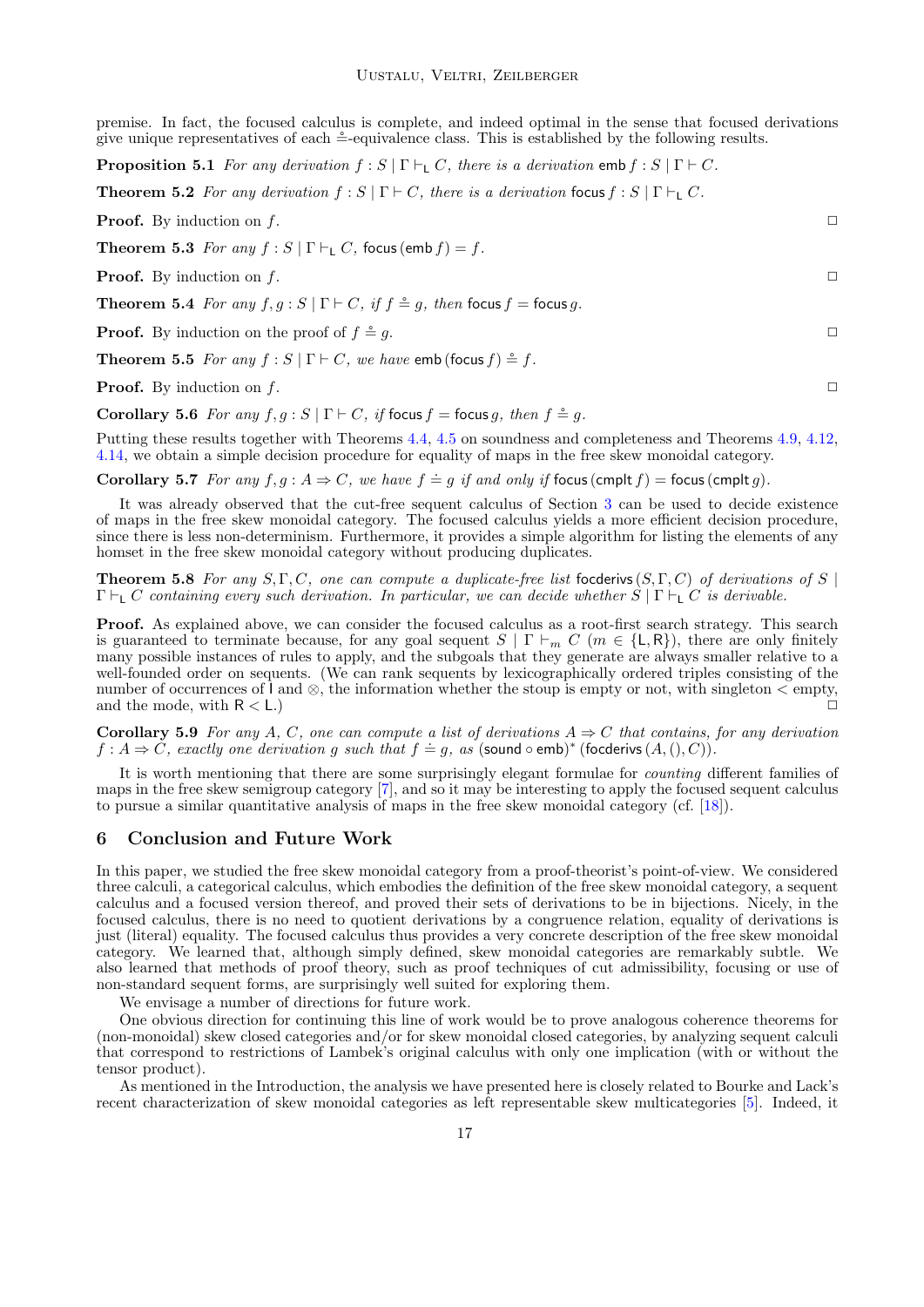appears that the focused sequent calculus gives an explicit construction of the free left representable skew multicategory over a set of atoms. We plan to describe this connection in full detail in another paper.

In the free skew monoidal category, there can be multiple maps between the same two objects, i.e., multiple focused derivations of the same sequent. We believe that we can partially order the derivations in a canonical way both in the categorical calculus and in the sequent calculus. In particular, we can have a greatest element, i.e., a preferred derivation for any derivable sequent, and have soundness and completeness preserve these partial orders. Moreover, one may ask whether this ordering coincides with the canonical ordering induced by Lack and Street's faithful functor  $\mathbf{Fsk} \to \Delta_{\perp}$ , viewing  $\Delta_{\perp}$  as a 2-category (with the pointwise ordering on monotone maps).

Finally, another more speculative direction is to develop sequent calculi for *higher-dimensional* skew monoidal and/or skew semigroup categories – given the connections between the Tamari order and the wellstudied higher-dimensional polytopes known as *associahedra* [\[15\]](#page-17-10), it is natural to wonder whether the sequent calculus presentation can reveal something new.

#### Acknowledgements

T.U. was partially supported by the Estonian Ministry of Education and Research institutional research grant no. IUT33-13. N.V. was supported by the ERDF funded Estonian national CoE project EXCITE and a research grant (13156) from VILLUM FONDEN.

### References

- <span id="page-17-3"></span>[1] T. Altenkirch, J. Chapman, T. Uustalu (2015): Monads need not be endofunctors. Log. Methods in Comput. Sci. 11(1), article 3, 2015. [doi: 10.2168/lmcs-11\(1:3\)](http://dx.doi.org/10.2168/lmcs-11(1:3))
- <span id="page-17-13"></span>[2] J.-M. Andreoli (1992): Logic programming with focusing proofs in linear logic. J. of Log. and Comput. 2(3), pp. 297–347. [doi:](http://dx.doi.org/10.1093/logcom/2.3.297) [10.1093/logcom/2.3.297](http://dx.doi.org/10.1093/logcom/2.3.297)
- <span id="page-17-2"></span>[3] J. Bénabou (1963), Catégories avec multiplication. C. R. Acad. Sci. Paris 256, pp. 1887–1890. Available at [http://gallica.](http://gallica.bnf.fr/ark:/12148/bpt6k3208j/f1965.image) [bnf.fr/ark:/12148/bpt6k3208j/f1965.image](http://gallica.bnf.fr/ark:/12148/bpt6k3208j/f1965.image).
- <span id="page-17-7"></span>[4] J. Bourke, S. Lack (2018): Free skew monoidal categories. J. of Pure and Appl. Alg. 222, pp. 3255-3281. [doi:](http://dx.doi.org/10.1016/j.jpaa.2017.12.006) [10.1016/j.jpaa.2017.12.006](http://dx.doi.org/10.1016/j.jpaa.2017.12.006)
- <span id="page-17-8"></span>[5] J. Bourke, S. Lack (2018): Skew monoidal categories and skew multicategories. J. of Alg. 506, pp. 237–266. [doi:](http://dx.doi.org/10.1016/j.jalgebra.2018.02.039) [10.1016/j.jalgebra.2018.02.039](http://dx.doi.org/10.1016/j.jalgebra.2018.02.039)
- <span id="page-17-6"></span>[6] M. Buckley, R. Garner, S. Lack, R. Street (2014): The Catalan simplicial set. Math. Proc. of Cambridge Philos. Soc. 158(12), pp. 211–222. [doi: 10.1017/s0305004114000498](http://dx.doi.org/10.1017/s0305004114000498)
- <span id="page-17-16"></span>[7] F. Chapoton (2006): Sur le nombre d'intervalles dans les treillis de Tamari. Séminaire Lotharingien de Combinatoire 55, article B55f. <https://www.mat.univie.ac.at/~slc/wpapers/s55chapoton.html>
- <span id="page-17-15"></span>[8] G. M. Kelly (1964): On MacLane's conditions for coherence of natural associativities, commutativities, etc. J. of Alg. 1(4), pp. 397–402, [doi: 10.1016/0021-8693\(64\)90018-3.](http://dx.doi.org/10.1016/0021-8693(64)90018-3)
- <span id="page-17-4"></span>[9] S. Lack, R. Street (2012): Skew monoidales, skew warpings and quantum categories. Theor. and Appl. of Categ. 26, pp. 385–402. Available at [thttp://www.tac.mta.ca/tac/volumes/26/15/26-15abs.html](t http: //www.tac.mta.ca/tac/volumes/26/15/26-15abs.html)
- <span id="page-17-5"></span>[10] S. Lack, R. Street (2014): Triangulations, orientals, and skew monoidal categories. Adv. in Math. 258, pp. 351–396, 2014. [doi: 10.1016/j.aim.2014.03.003](http://dx.doi.org/10.1016/j.aim.2014.03.003)
- <span id="page-17-12"></span>[11] J. Lambek (1958): The mathematics of sentence structure. Amer. Math. Monthly 65(3), pp. 154–170. [doi: 10.2307/2310058](http://dx.doi.org/10.2307/2310058)
- <span id="page-17-14"></span>[12] T. Leinster (2004): Higher Operads, Higher Categories, v. 298 of London Math. Soc. Lect. Note Ser. Cambridge Univ. Press. [doi: 10.1017/cbo9780511525896](http://dx.doi.org/10.1017/cbo9780511525896) (Preprint version available at <https://arxiv.org/abs/math/0305049>.)
- <span id="page-17-1"></span>[13] S. Mac Lane (1963): Natural associativity and commutativity. Rice Univ. Stud. 49(4), pp. 28–46. Available at [http://hdl.](http://hdl.handle.net/1911/62865) [handle.net/1911/62865](http://hdl.handle.net/1911/62865).
- [14] S. Mac Lane (1971): Categories for the Working Mathematician. Springer-Verlag. [doi: 10.1007/978-1-4757-4721-8](http://dx.doi.org/10.1007/978-1-4757-4721-8)
- <span id="page-17-10"></span>[15] F. M¨uller-Hoissen, J.-M. Pallo, J. Stasheff (eds.) (2012): Associahedra, Tamari Lattices and Related Structures: Tamari Memorial Festschrift, v. 299 of Progress in Mathematics. Birkhäuser. [doi: 10.1007/978-3-0348-0405-9](http://dx.doi.org/10.1007/978-3-0348-0405-9)
- <span id="page-17-0"></span>[16] K. Szlach´anyi (2012): Skew-monoidal categories and bialgebroids. Adv. in Math. 231(3–4), pp. 1694–1730, [doi:](http://dx.doi.org/10.1016/j.aim.2012.06.027) [10.1016/j.aim.2012.06.027.](http://dx.doi.org/10.1016/j.aim.2012.06.027)
- <span id="page-17-9"></span>[17] T. Uustalu (2014): Coherence for skew-monoidal categories. In P. Levy, N. Krishnaswami (eds.), Proc. of 5th Wksh. on Mathematically Structured Programming, MSFP 2014, v. 153 of Electron. Proc. in Theor. Comput. Sci., pp. 68–77. Open Publishing Assoc. [doi: 10.4204/eptcs.153.5](http://dx.doi.org/10.4204/eptcs.153.5)
- <span id="page-17-11"></span>[18] N. Zeilberger (2017): A sequent calculus for a semi-associative law. In D. Miller (ed.), Proc. of 2nd Int. Conf. on Formal Structures for Computation and Deduction, FSCD 2017, v. 84 of Leibniz Int. Proc. in Inform., article 33. Dagstuhl Publishing. [doi: 10.4230/lipics.fscd.2017.33](http://dx.doi.org/10.4230/lipics.fscd.2017.33)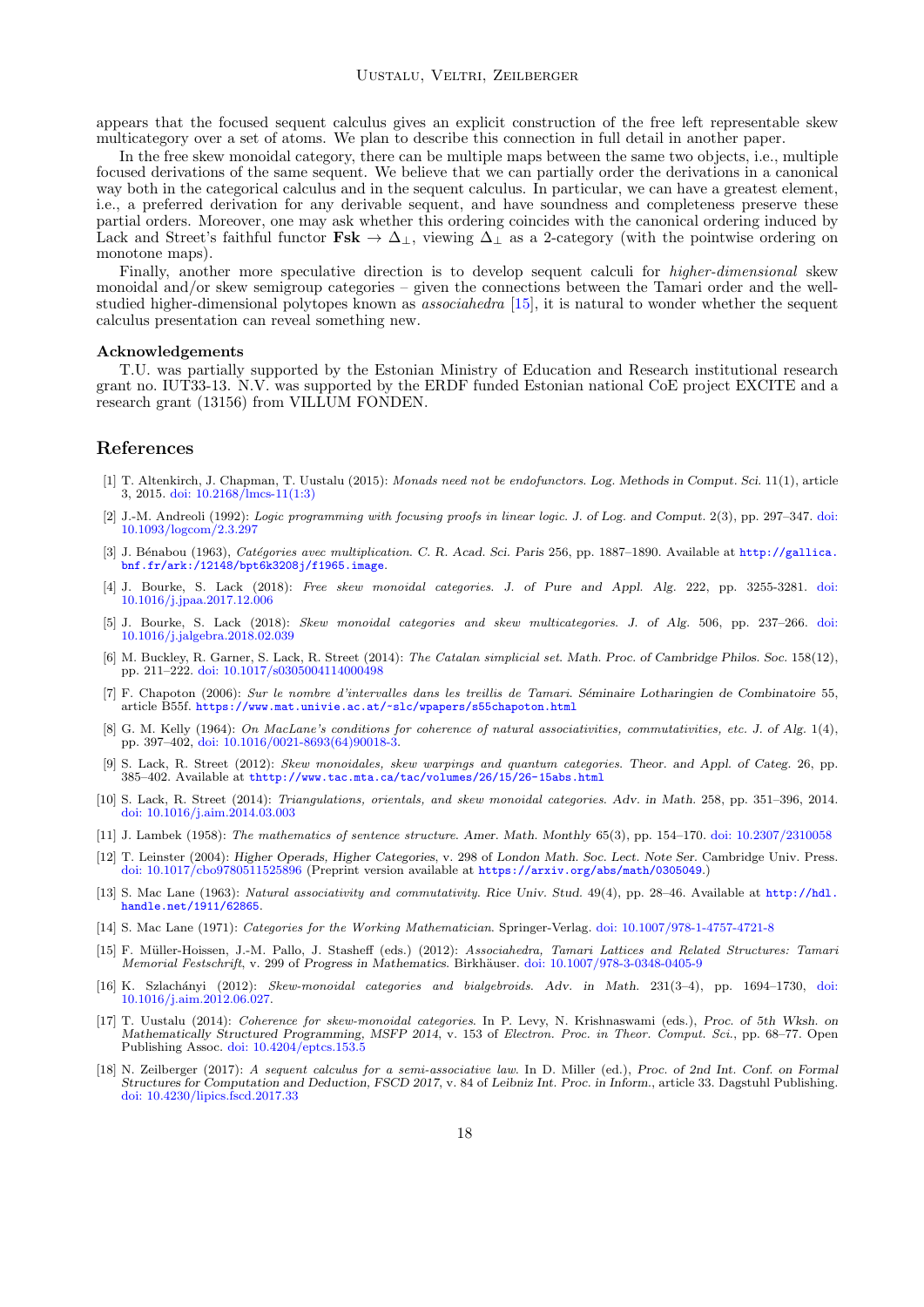### <span id="page-18-0"></span>A Sequent Calculus as a Generalized Multicategory

The sequent calculus can be seen as a particular generalized multicategory for a Cartesian monad that we denote  $(\cdot)^{?*}$ . Its underlying functor is given by  $\tilde{X}^{?*} =_{df} X^{?} \times X^{*}$  where  $X^{?}$  is the free pointed set on X (obtained by adding an element to X) and  $X^*$  is the free monoid on X (the set of lists over X). For elements of  $X^{?*}$ , we use the notation we have been using for antecedents, i.e., we write  $S \mid \Gamma$  for an element of  $TX$ , where S can either be nothing or an element of X and  $\Gamma$  is a list of elements of X. The unit  $\eta_X^{?*}: X \to X^{?*}$  of  $(\cdot)^{?*}$  is given by  $\eta^{?*} A =_{df} A \mid$ . The multiplication  $\mu_X^{?*} : (X^{?*})^{?*} \to X^{?*}$  is given by:

$$
\mu^{?*}(- \mid \Delta) =_{df} - \mid \mu^*([\cdot]^* \Delta) \qquad \mu^{?*}((S \mid \Gamma) \mid \Delta) =_{df} S \mid \Gamma, \mu^*([\cdot]^* \Delta)
$$

where  $\mu^*$  is the multiplication of the list monad  $(\cdot)^*$ , i.e., concatenation of lists, and  $[\cdot]$  is a monad morphism typed  $[\cdot]_X : X^{?*} \to X^*$  and given by  $[- | \Gamma] =_{df} \Gamma$  and  $[A | \Gamma] =_{df} A, \Gamma$ .

The sequent calculus is an instance of a generalized multicategory for  $(\cdot)^{?*}$ . We call this generalized multicategory SC. An object of SC is a formula, i.e., an element of Fma. A map between  $S | \Gamma$ : Fma<sup>?\*</sup> and C : Fma is a derivation of the sequent  $S | \Gamma \vdash C$ .

The identity map on an object A is the derivation ax of the sequent  $A \mid +A$ .

The composition of the generalized multicategory is given by the following two "multicut" rules, defined from shift, scut and ccut.

$$
\frac{S \mid \Gamma \vdash B \quad S_1 \mid \Gamma_1 \vdash B_1 \quad \dots \quad S_n \mid \Gamma_n \vdash B_n \quad B \mid B_1, \dots B_n \vdash C}{S \mid \Gamma, S_1, \Gamma_1, \dots, S_n, \Gamma_n \vdash C} \text{mcut}^{\text{j}}
$$
\n
$$
\frac{S_1 \mid \Gamma_1 \vdash B_1 \quad \dots \quad S_n \mid \Gamma_n \vdash B_n \quad - \mid B_1, \dots B_n \vdash C}{- \mid S_1, \Gamma_1, \dots, S_n, \Gamma_n \vdash C} \text{mcut}^{\text{n}}
$$

In the conclusions of these rules, we are informal in our notation, instead of  $S_i, \Gamma_i$ , we should officially write  $[S_i | \Gamma_i].$ 

The construction is as follows. First, we define a generalized version of shift:

$$
\frac{S \mid \Gamma \vdash C}{-\mid S, \Gamma \vdash C} \text{ shift}^?
$$

The definition is immediate:

$$
\begin{array}{c}\n\vdots f \\
A \mid \Gamma \vdash C \\
\hline\n- |A, \Gamma \vdash C\n\end{array}\n\begin{array}{c}\n\vdots f \\
\hline\n\text{shift}^2\n\end{array}\n\begin{array}{c}\n\vdots f \\
\hline\nA \mid \Gamma \vdash C\n\end{array}\n\text{shift}\n\begin{array}{c}\n\vdots f \\
\hline\n- | \Gamma \vdash C\n\end{array}\n\text{shift}^2\n\begin{array}{c}\n\vdots f \\
\hline\n-I \Gamma \vdash C\n\end{array}
$$